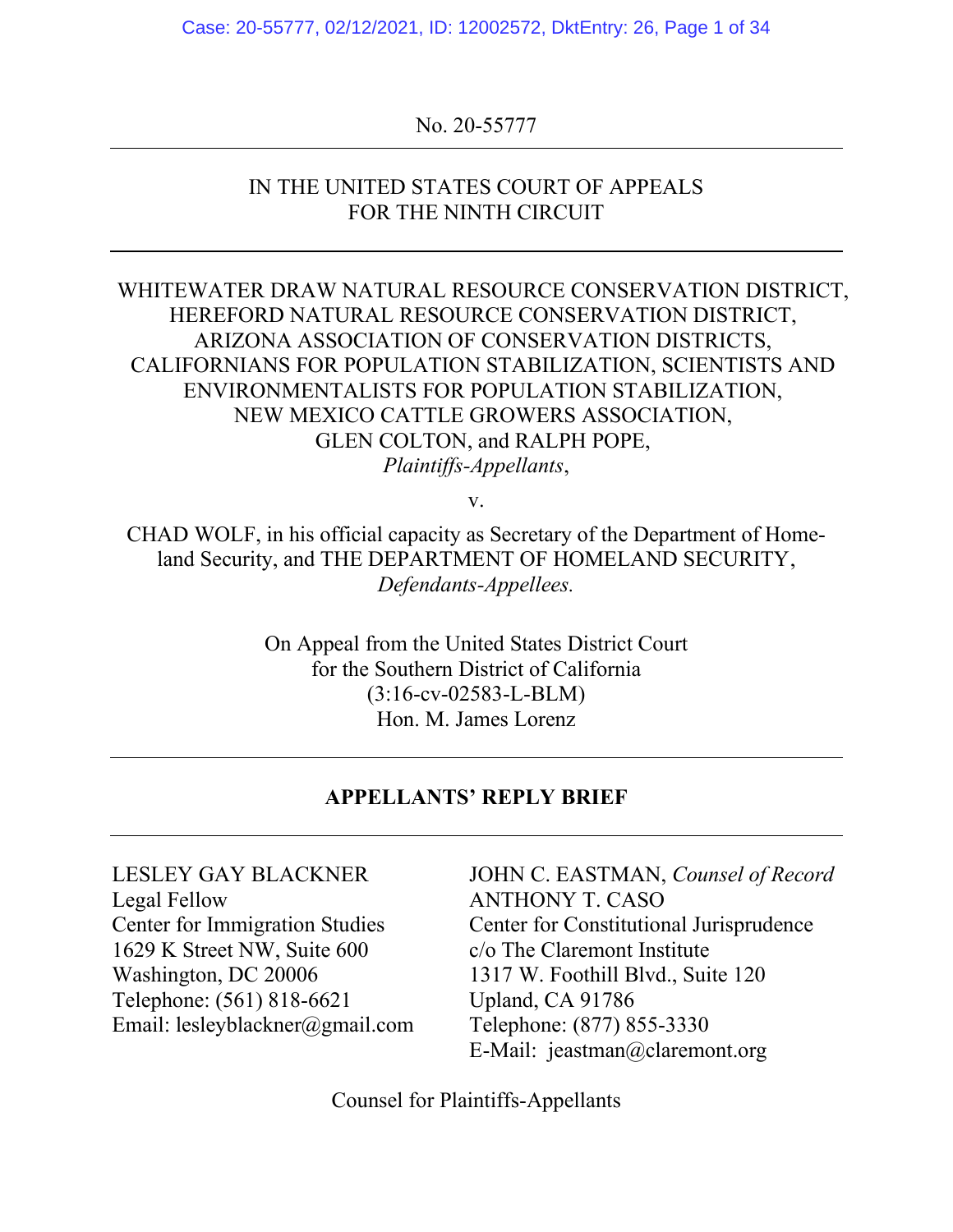# **TABLE OF CONTENTS**

| Ι.  | The Manual Marks the Consummation of DHS's Decision-making                                                                                                                                                                                                                                                                                |     |
|-----|-------------------------------------------------------------------------------------------------------------------------------------------------------------------------------------------------------------------------------------------------------------------------------------------------------------------------------------------|-----|
|     | A. DHS's argument fails to acknowledge that the establishment of<br>procedures pursuant to which future actions must be conducted is                                                                                                                                                                                                      |     |
|     |                                                                                                                                                                                                                                                                                                                                           |     |
| II. | Appellants' Challenge to DHS's Failure to Comply with NEPA Is Not                                                                                                                                                                                                                                                                         |     |
|     | III. DHS's Assertions That Appellants Lack Standing Are Factually and                                                                                                                                                                                                                                                                     |     |
|     | A. DHS's principal assertion that Appellants lack standing is based on<br>its denial of Appellants' contention that DHS policies induced<br>immigration-related population growth generally and illegal<br>immigration across the southern border in particular, but that<br>contention must be accepted as true at the summary judgement |     |
|     | B. The organizational plaintiffs have standing either in their own right                                                                                                                                                                                                                                                                  | .20 |
|     | C. DHS's new challenge to Appellants' standing on the DACA claim                                                                                                                                                                                                                                                                          | .22 |
|     | D. DHS's argument that Appellants lack standing to challenge the<br>programmatic EA/FONSI misconstrues Appellants' claim                                                                                                                                                                                                                  | .24 |
|     |                                                                                                                                                                                                                                                                                                                                           |     |
|     |                                                                                                                                                                                                                                                                                                                                           |     |
|     |                                                                                                                                                                                                                                                                                                                                           |     |
|     |                                                                                                                                                                                                                                                                                                                                           |     |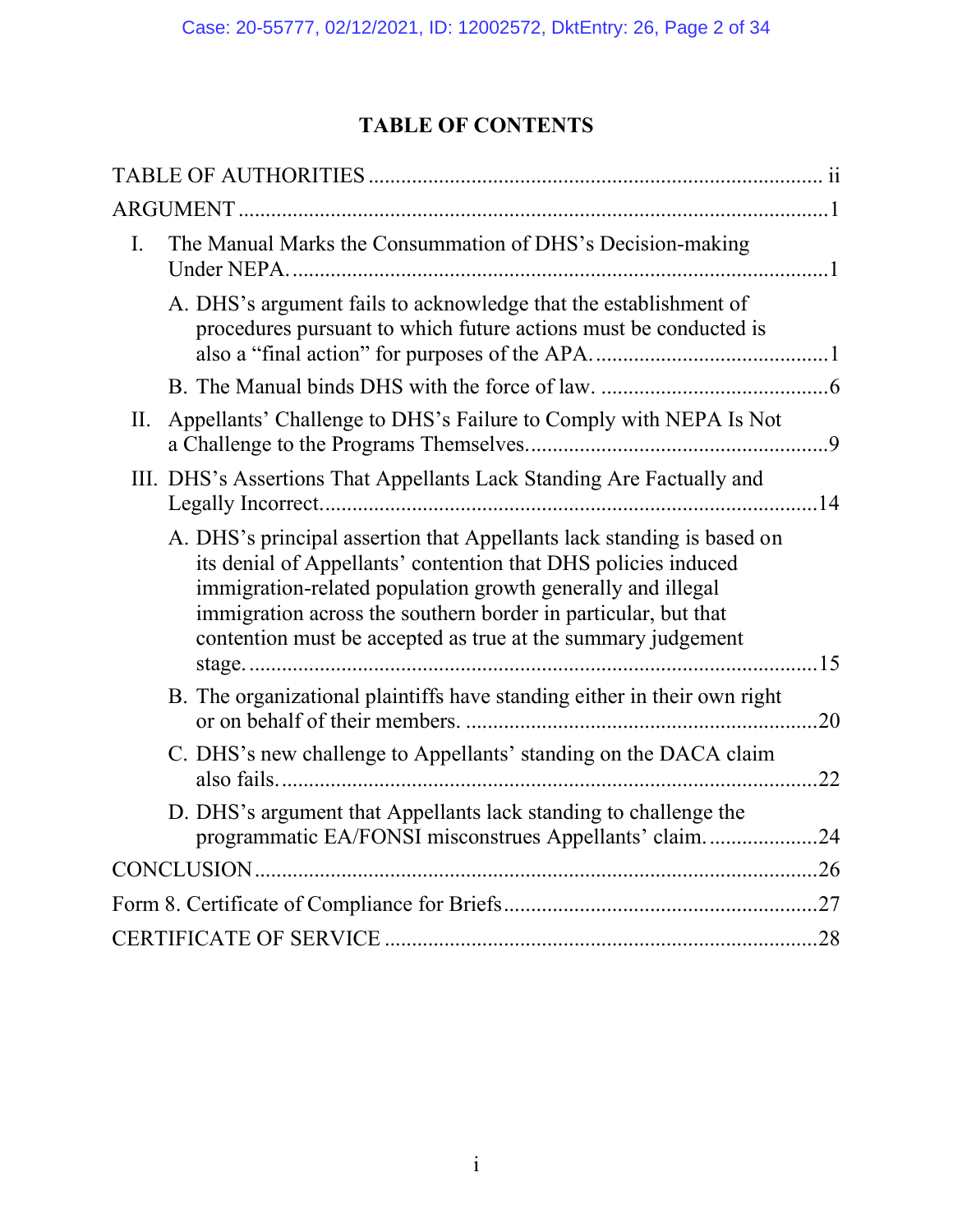# **TABLE OF AUTHORITIES**

# <span id="page-2-0"></span>**Cases**

| Alaska Center for Environment v. U.S. Forest Service,                   |
|-------------------------------------------------------------------------|
| Am. Legal Found. v. F.C.C.,                                             |
| Arpaio v. Obama,                                                        |
| Bennett v. Spear,                                                       |
| California Sea Urchin Commission v. Bean,                               |
| California Wilderness Coalition v. U.S. Dept. of Energy,                |
| DaimlerChrysler Corp. v. Cuno,                                          |
| Dep't of Commerce v. New York,                                          |
| Friends of Potter Marsh v. Peters,                                      |
| Gerritsen v. Warner Bros. Entm't Inc.,                                  |
| Havens Realty Corp. v. Coleman,                                         |
| Home Builders Ass'n of Greater Chicago v. U.S. Army Corps of Engineers, |
| Hunt v. Washington State Apple Advertising Com'n,                       |
| Kennecott Utah Copper Corp. v. U.S. Dep't of Interior,                  |
| Lujan v. National Wildlife Federation,                                  |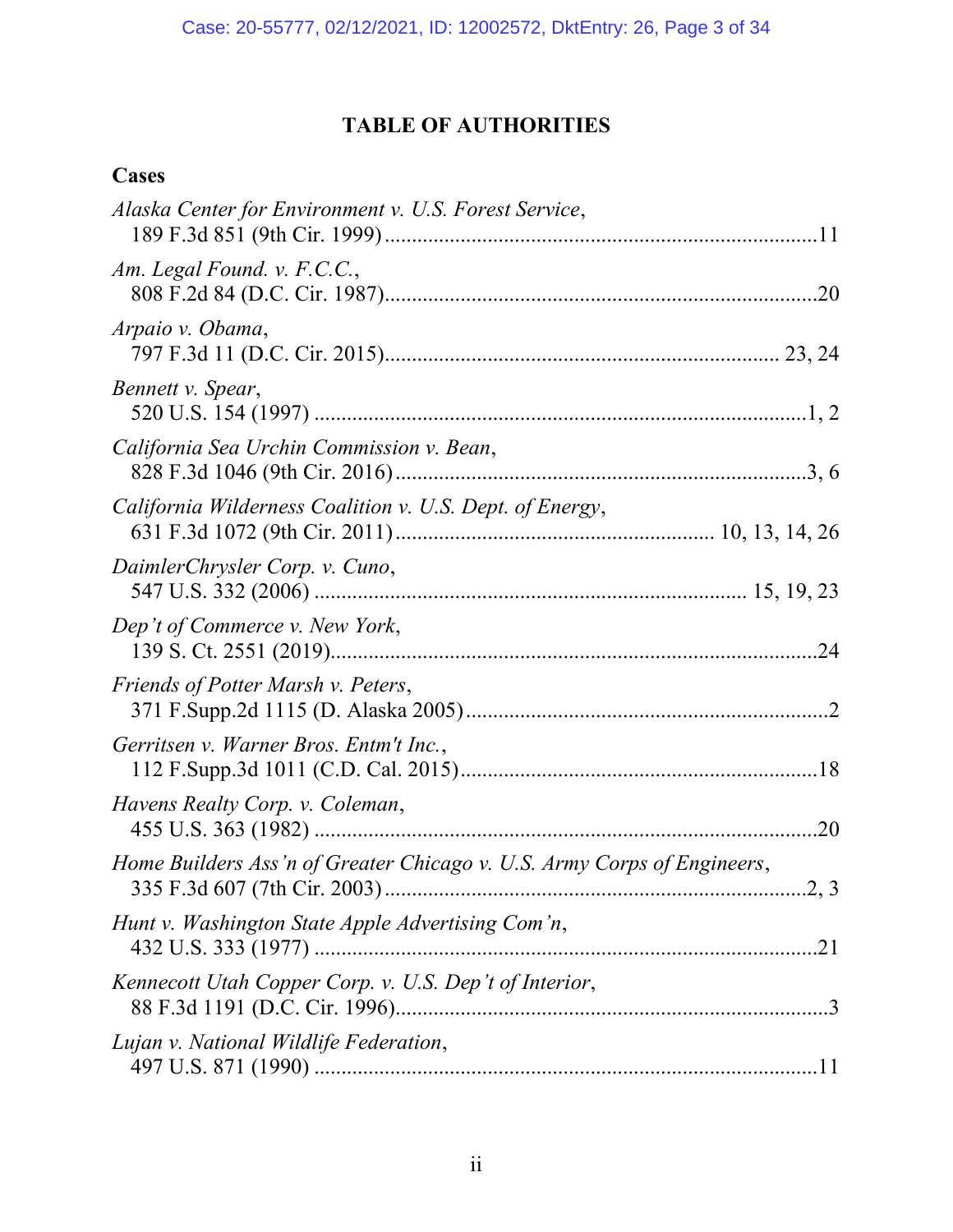| Matsushita Elec. Indus. Co. Ltd. v. Zenith Radio Corp.,                       |
|-------------------------------------------------------------------------------|
| Moore v. Apfel,                                                               |
| Norton v. Southern Utah Wilderness Alliance,                                  |
| River Runners for Wilderness v. Martin,                                       |
| Safer Chemicals, Healthy Families v. EPA,                                     |
| Save Berkeley's Neighborhoods v. The Regents of the University of California, |
| Toilet Goods Association v. Gardner,                                          |
| U.S. v. Fifty-Three (53) Eclectus Parrots,                                    |
| United States v. Alameda Gateway Ltd.,                                        |
| Western Radio Servs. Co. v. Espy,                                             |
| Whitman v. Am. Trucking Ass'n,                                                |

## **Statutes**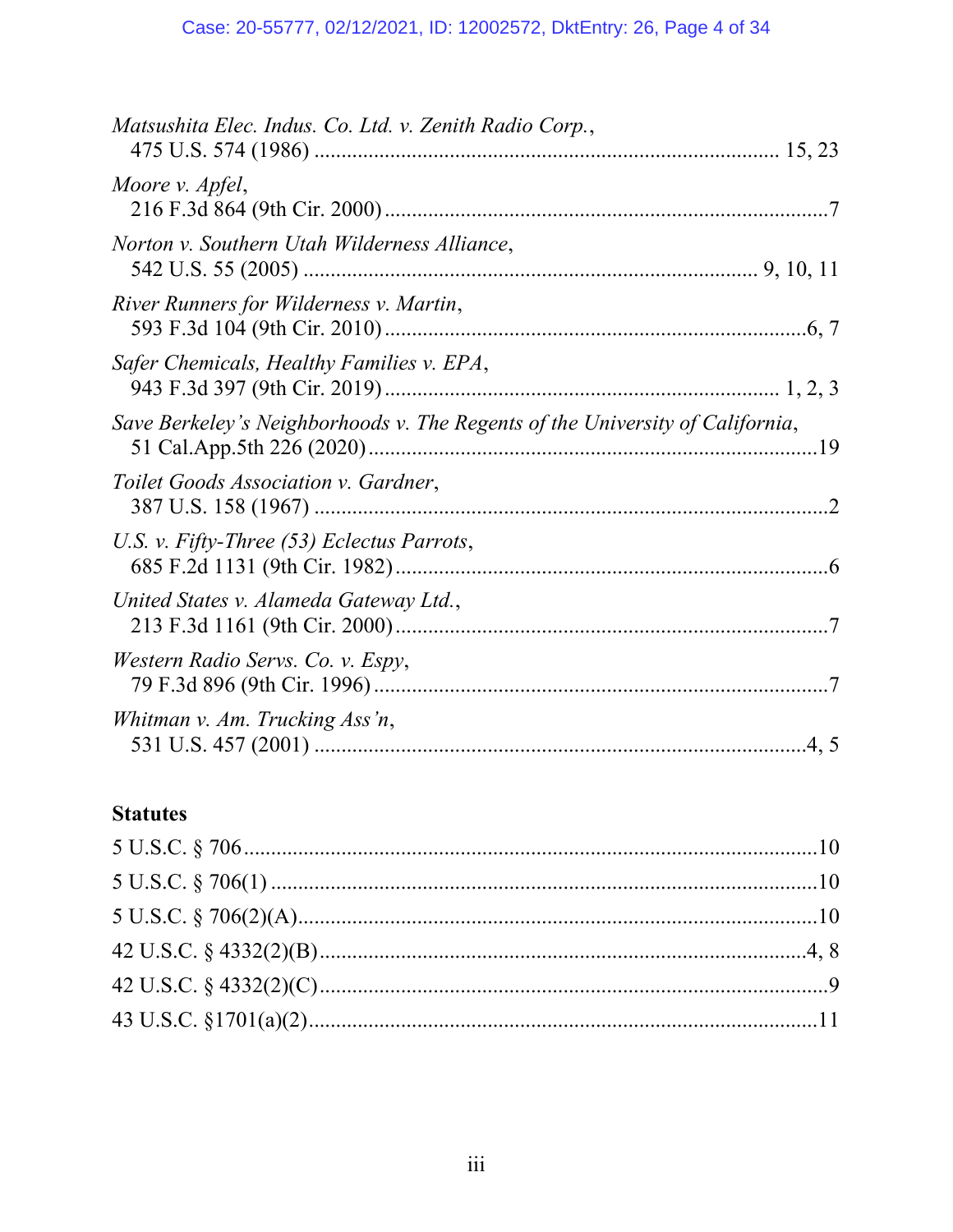# **Other Authorities**

| Harbert, Tam, "VCs and entrepreneurs push for 'start-up visa," EDN Network                                                                              |  |
|---------------------------------------------------------------------------------------------------------------------------------------------------------|--|
|                                                                                                                                                         |  |
| Napolitano, Janet, Memorandum, "Exercising Prosecutorial Discretion with<br>Respect to Individuals Who Came to the United States as Children" (June 15, |  |
|                                                                                                                                                         |  |
|                                                                                                                                                         |  |
| Wells, Nick and Fahey, Mark, "Here are the U.S. States – and the companies – that                                                                       |  |

# **Rules**

# **Regulations**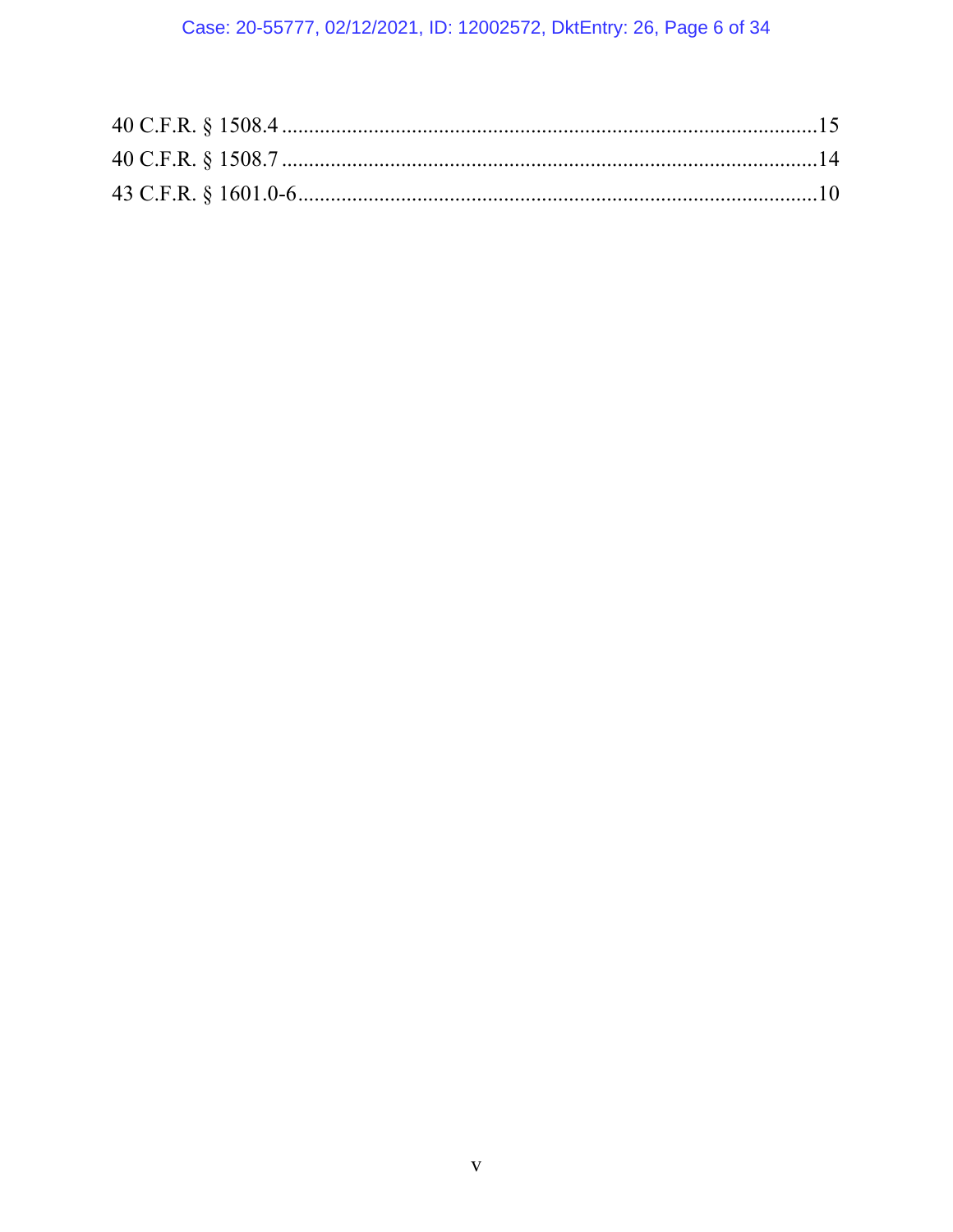### **ARGUMENT**

## <span id="page-6-1"></span><span id="page-6-0"></span>**I. The Manual Marks the Consummation of DHS's Decision-making Under NEPA.**

## <span id="page-6-2"></span>**A. DHS's argument fails to acknowledge that the establishment of procedures pursuant to which future actions must be conducted is also a "final action" for purposes of the APA.**

DHS argues that the promulgation of its Manual is not a final agency action subject to APA review because it "does not represent DHS's last word under NEPA *to any DHS action*…" and thus fails the first prong of the *Bennett v. Spear* test for finality. Br. in Opp. ("BIO"), p. 19 (emphasis added). It then elaborates on what it means by "any DHS action" by describing possible outcomes of a NEPA process for particular agency actions, such as the issuance of a record of decision, a Finding of No Significant Impact ("FONSI"), or a finding that a categorical exclusion applies. *Id.* But those are not the only actions that are subject to APA review. Rather, as noted in Appellant's opening brief, the adoption of "policies and procedures" is *also* a final action subject to agency review, even if they merely "establis[h] criteria for future agency actions." Appellants' Opening Br. at 9-12 (citing 40 C.F.R. § 1508.18(a) and *Safer Chemicals, Healthy Families v. EPA*, 943 F.3d 397, 418 (9th Cir. 2019). DHS's argument simply fails to acknowledge that the adoption of binding procedures governing how future actions are to be conducted, as well as the future actions themselves, are *both* final actions for purposes of APA review.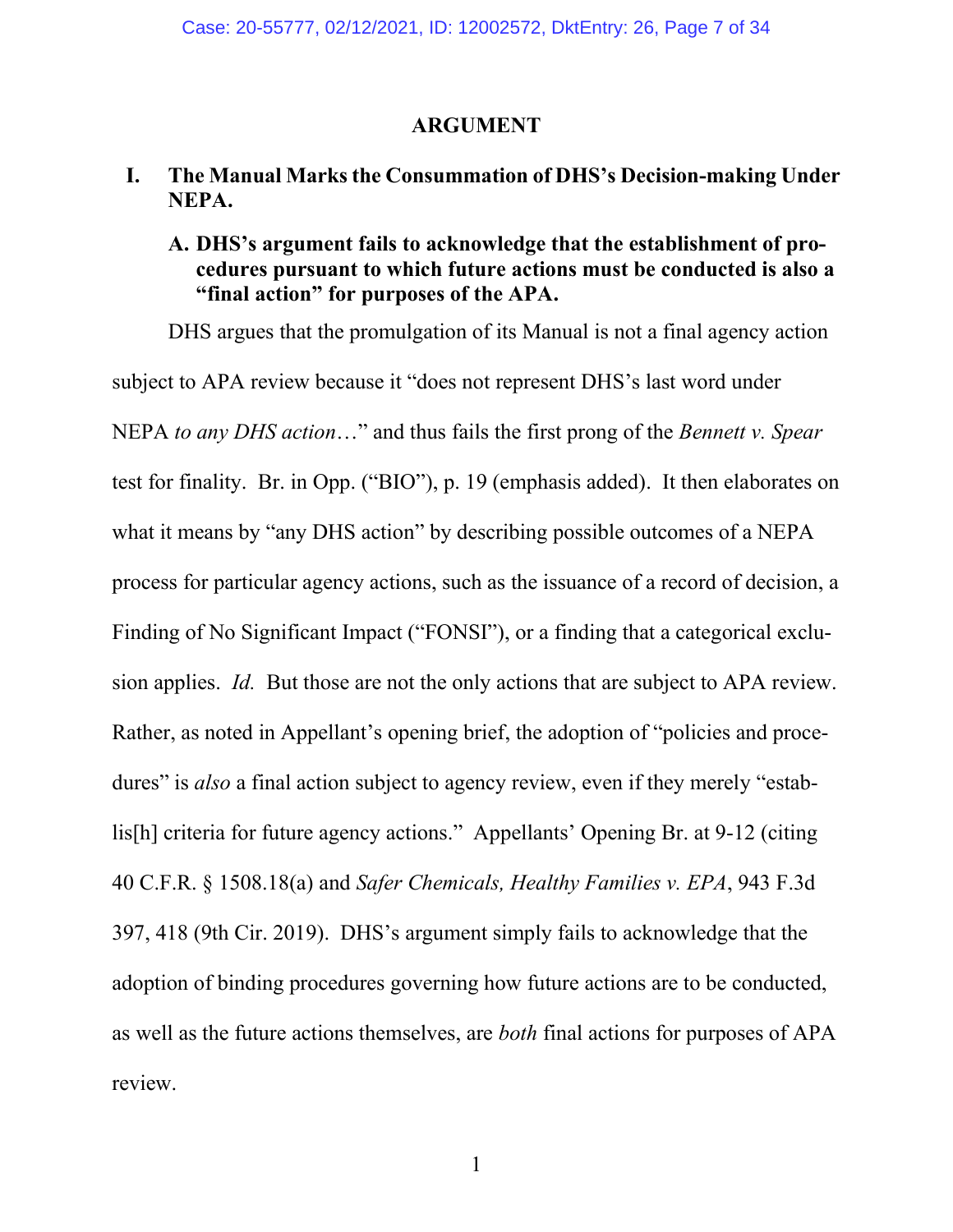DHS's second attack on Appellants' claim that the manual represents the consummation of the DHS's decision-making process is based on language from *Home Builders* dealing with the second *Bennett* prong, not the first. BIO at 20 (citing *Home Builders Ass'n of Greater Chicago v. U.S. Army Corps of Engineers*, 335 F.3d 607, 619 (7th Cir. 2003)). Studiously avoiding the mandatory language in the manual, DHS tries to consign its manual to a mere "guidance document." BIO at 12 (citing *Friends of Potter Marsh v. Peters*, 371 F.Supp.2d 1115, 1120 (D. Alaska 2005). But the mandatory language is dispositive. It is what makes the Manual a binding, final statement of DHS's procedures that "must" be followed when undertaking particular projects, as this Court held just last year in *Safer Chemicals*, 943 F.3d at 418. The Seventh Circuit reached the same conclusion in the *Home Builders* case on which DHS inexplicably relies, holding that even discretionary language conveying less than "untrammeled discretion" qualified as final agency action. *Home Builders*, 335 F.3d at 614 (citing *Toilet Goods Association v. Gardner*, 387 U.S. 158, 162 (1967)).

Significantly, the Seventh Circuit cited the Supreme Court's decision in *Bennett* for the proposition "that the presence of the imperative 'shall' in a challenged regulation was enough to defeat the contention that the action was discretionary and thus non-final." *Id.* (citing *Bennett v. Spear*, 520 U.S. 154, 175 (1997)). And, contrary to DHS's mischaracterization, the Seventh Circuit concluded "that the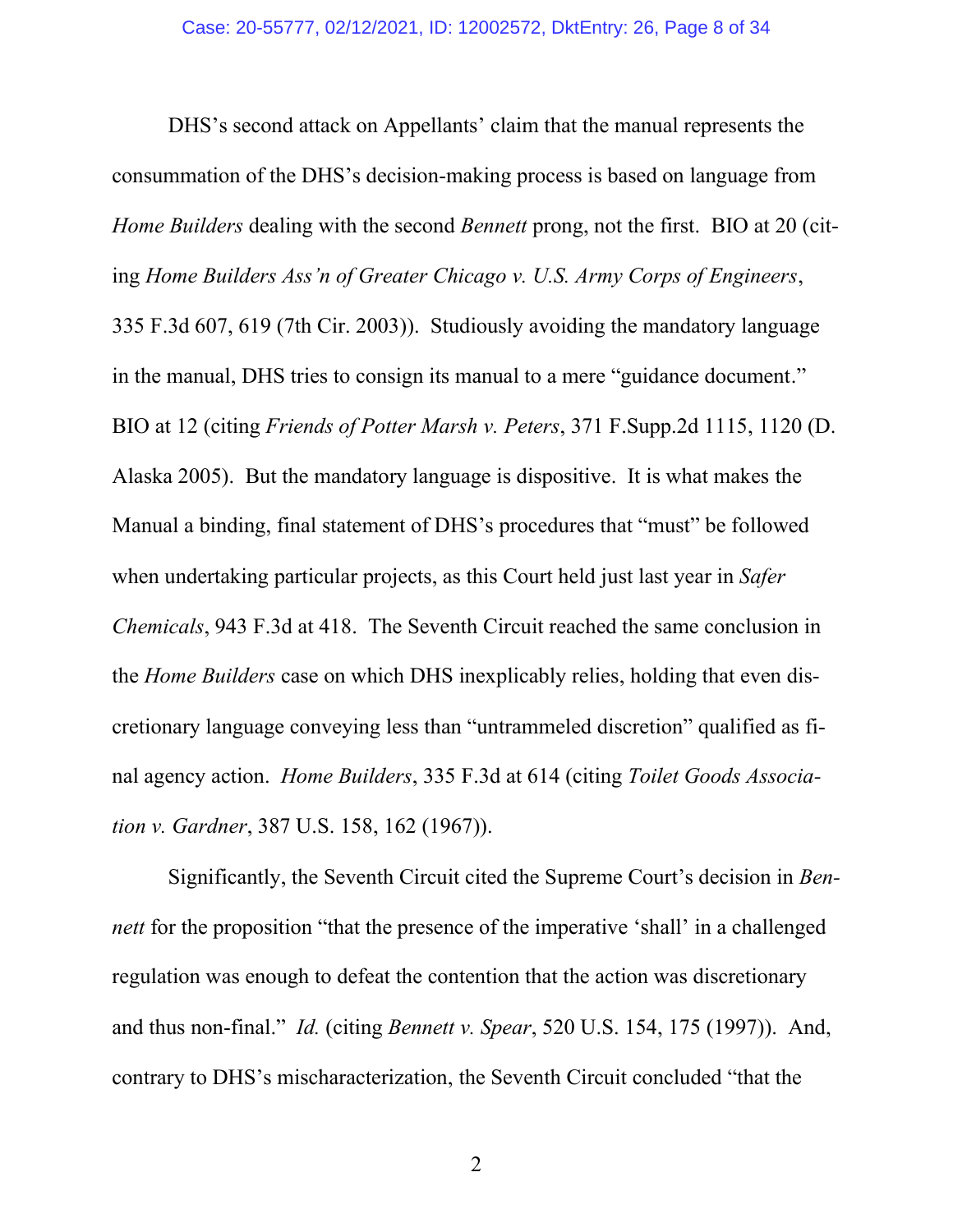first three provisions of the ICA, though they include substantial discretionary elements, represent a definitive pronouncement of Corps policy, rather than an agency decision 'of a merely tentative or interlocutory nature,'" and that Home Builders had thus met "the first part of the *Bennett* test for finality." *Id.* at 615 (quoting *Bennett*, 520 U.S. at 177-78).

DHS tries to sidestep this Court's clear holdings in *Safer Chemicals* and *California Sea Urchin Commission v. Bean*, 828 F.3d 1046, 1049-50 (9th Cir. 2016) by claiming that "[b]oth involved binding rules codified in the Code of Federal Regulations" rather than, apparently, in the Federal Register, as is the case here. BIO at 20. DHS is simply wrong with respect to *California Sea Urchin. See*  828 F.3d at 1050 ("the 2012 program cancellation was a generally applicable rule, *published in the Federal Register*" (emphasis added)). But regardless, the focus in both cases was on whether the rules were "binding," not on whether they were published in the Code of Federal Regulations instead of, as here, the Federal Register. And for that, the Manual's use of the imperative "must" is dispositive. "The question of reviewability … is a function of *the agency's intention to bind either itself* or regulated parties." *Safer Chemicals*, 943 F.3d at 417 (*quoting Kennecott Utah Copper Corp. v. U.S. Dep't of Interior*, 88 F.3d 1191, 1223 (D.C. Cir. 1996), emphasis added).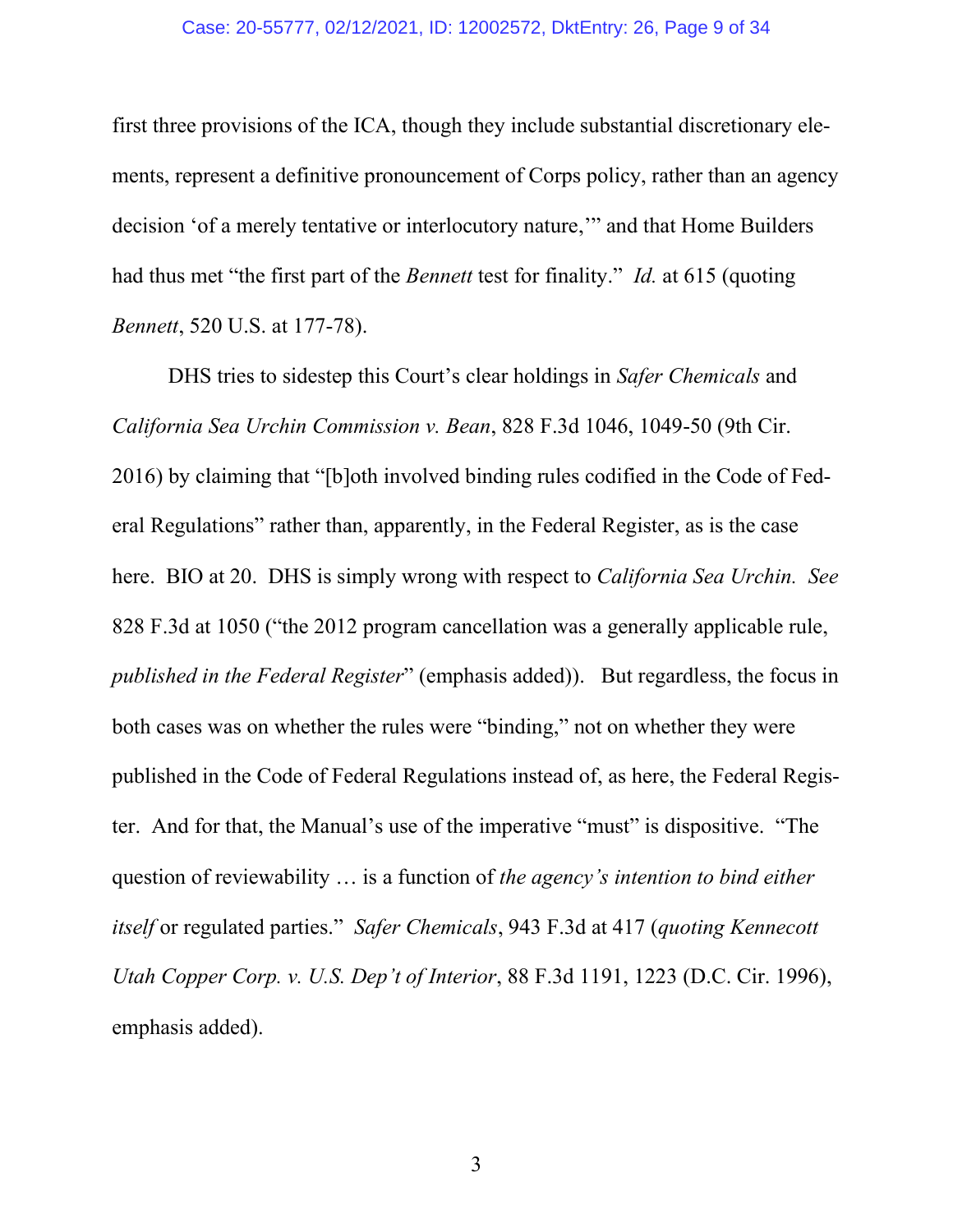DHS's next attempt to deny the finality of its action in adopting the Manual is to contend that it "merely sets out DHS's procedures for ensuring compliance with the *preexisting* requirements of NEPA in the course of agency decision-making." BIO at 21. But that claim, too, is contrary to precedent. The Supreme Court addressed that issue in *Whitman v. Am. Trucking Ass'n* when it reviewed an EPA air quality standard that EPA was obligated to establish under the Clean Air Act, holding:

Only if the "EPA has rendered its last word on the matter" in question, *Harrison v. PPG Industries, Inc.*, *supra*, at 586, is its action "final" and thus reviewable. That standard is satisfied here. The EPA's "decisionmaking process," which began with the 1996 proposal and continued with the reception of public comments, concluded when the agency, "in light of [these comments]," and in conjunction with a corresponding directive from the White House, *adopted the interpretation* of Part D at issue here.

*Whitman v. Am. Trucking Ass'n*, 531 U.S. 457, 478 (2001) (emphasis added).

Like the Clean Air standard EPA was mandated to adopt, the Manual at issue here represents DHS's "last word" on NEPA regarding its compliance with its express statutory obligation to "identify and develop methods and procedures … which will insure that presently unquantified environmental amenities and values may be given appropriate consideration…" 42 U.S.C. § 4332(2)(B). As directed by NEPA, the Council on Environmental Quality, 40 C.F.R. § 1507.3, also obligates DHS to promulgate its own NEPA procedures, in order to ensure "full compliance with [NEPA's] purposes and provisions[,]" including for example,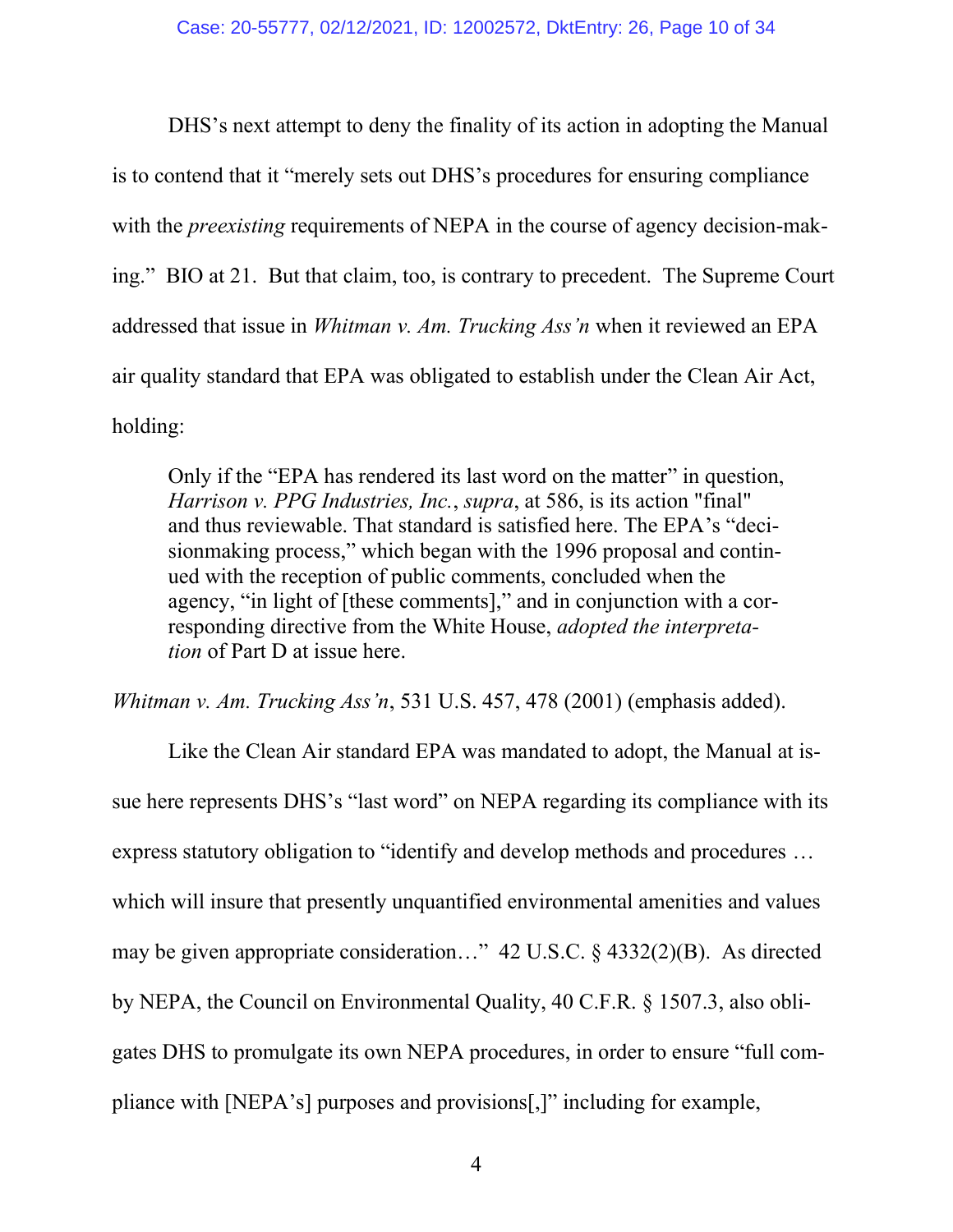#### Case: 20-55777, 02/12/2021, ID: 12002572, DktEntry: 26, Page 11 of 34

"[s]pecific criteria for and identification of those typical classes of action[]..." including which actions require an environmental impact statements, which actions do not require an environmental impact statement or an environmental assessment. 40 C.F.R. § 1507.3(b). Like the EPA in *Whitman*, DHS published its notice in the Federal Register, took public comments, consulted with the Council on Environmental Quality, and then adopted its interpretation of its obligations under NEPA, codified in the Manual. The Manual meets the standard of DHS's "last word" on the matter of its compliance with its statutory obligations under NEPA.

Finally, DHS objects to what it calls Appellants' "*suggest[ion]* that the Manual made a final decision to exempt immigration-related actions from NEPA review," contending instead that the Manual "does not exclude *any* actions from NEPA review." BIO at 21. Quite apart from the fact that DHS's argument appears to be a concession that its Manual is indeed the agency's final word (whether *exempting* or *mandating* NEPA review of immigration-related actions), the Manual does establish "categorical exclusions" from substantive NEPA review, and as Appellants' alleged in Counts III and IV, those categorical exclusions were relied on both facially and as applied for a host of immigration-related actions. To say that its "categorical *exclusions*" do not "*exclude* any actions from NEPA review" is a bit disingenuous, to say the least. The fact is that the Manual established DHS's final word on what actions would qualify for categorical exclusion from NEPA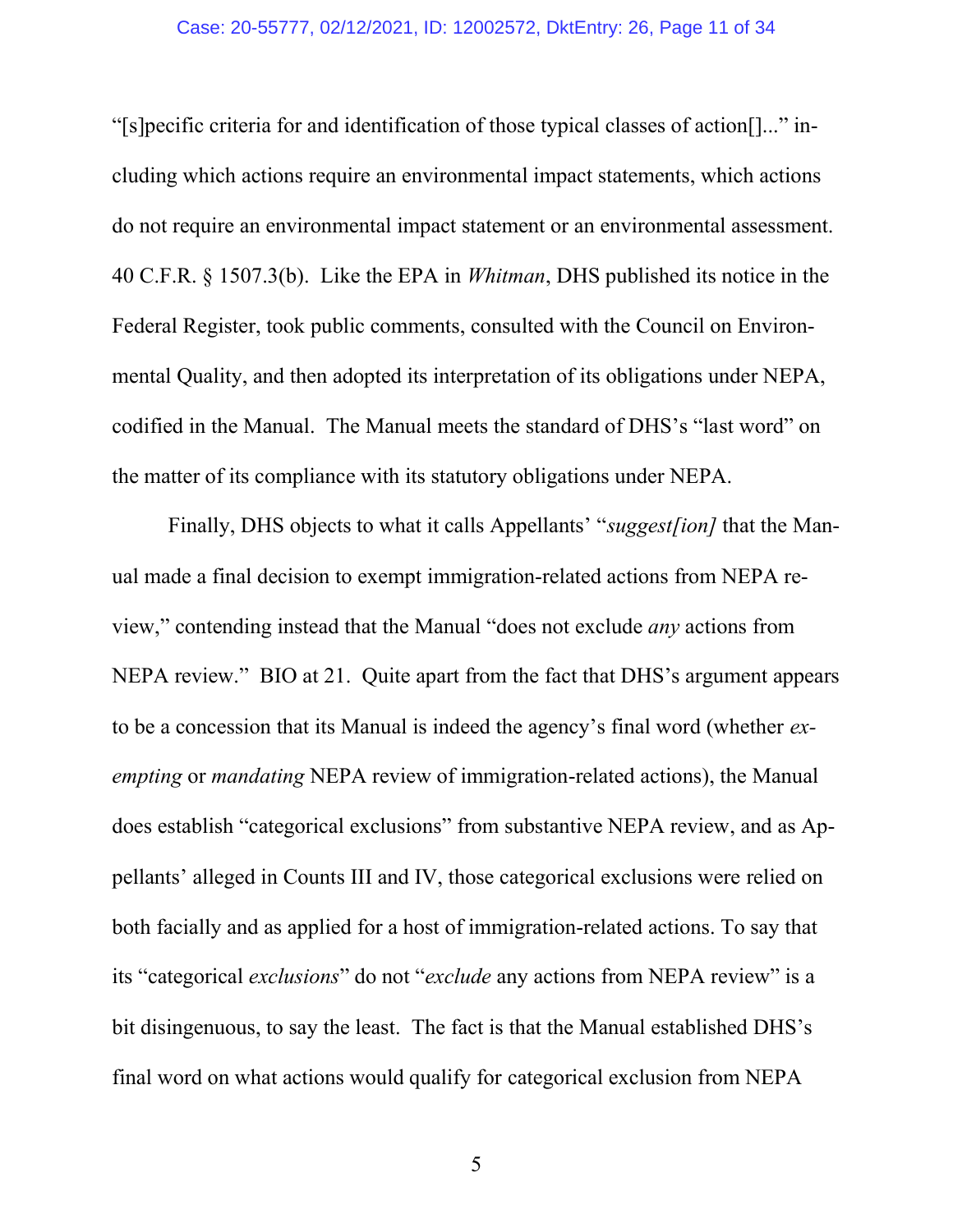review, so both that rule, as well as subsequent determinations that particular actions are categorically exempt, are "final actions" for purposes of APA review. *Cal. Sea Urchin Comm'n*, 828 F.3d at 1049.

### **B. The Manual binds DHS with the force of law.**

<span id="page-11-0"></span>DHS relies primarily upon *River Runners for Wilderness v. Martin*, 593 F.3d 104 (9th Cir. 2010), and *U.S. v. Fifty-Three (53) Eclectus Parrots*, 685 F.2d 1131 (9th Cir. 1982), in support of its assertion that the Manual does not bind DHS "with the force of law." BIO at 32. The *River Runners* court followed *Eclectus Parrots* for the requirement that an agency pronouncement has the force of law when 1) it prescribes substantive rules and 2) meets procedural requirements:

To satisfy the first requirement the rule must be legislative in nature, affecting individual rights and obligations; to satisfy the second, it must have been promulgated pursuant to a specific statutory grant of authority and in conformance with the procedural requirements imposed by Congress.

*River Runners*, 593 F.3d at 1071.

*River Runners* concerned a challenge to a Management Plan alleged to violate a Park Service policy. Neither the management plan nor the policy guiding it were promulgated pursuant to APA requirements. In *Eclectus Parrots*, a Customs Manual was at issue. The customs manual was not established pursuant to any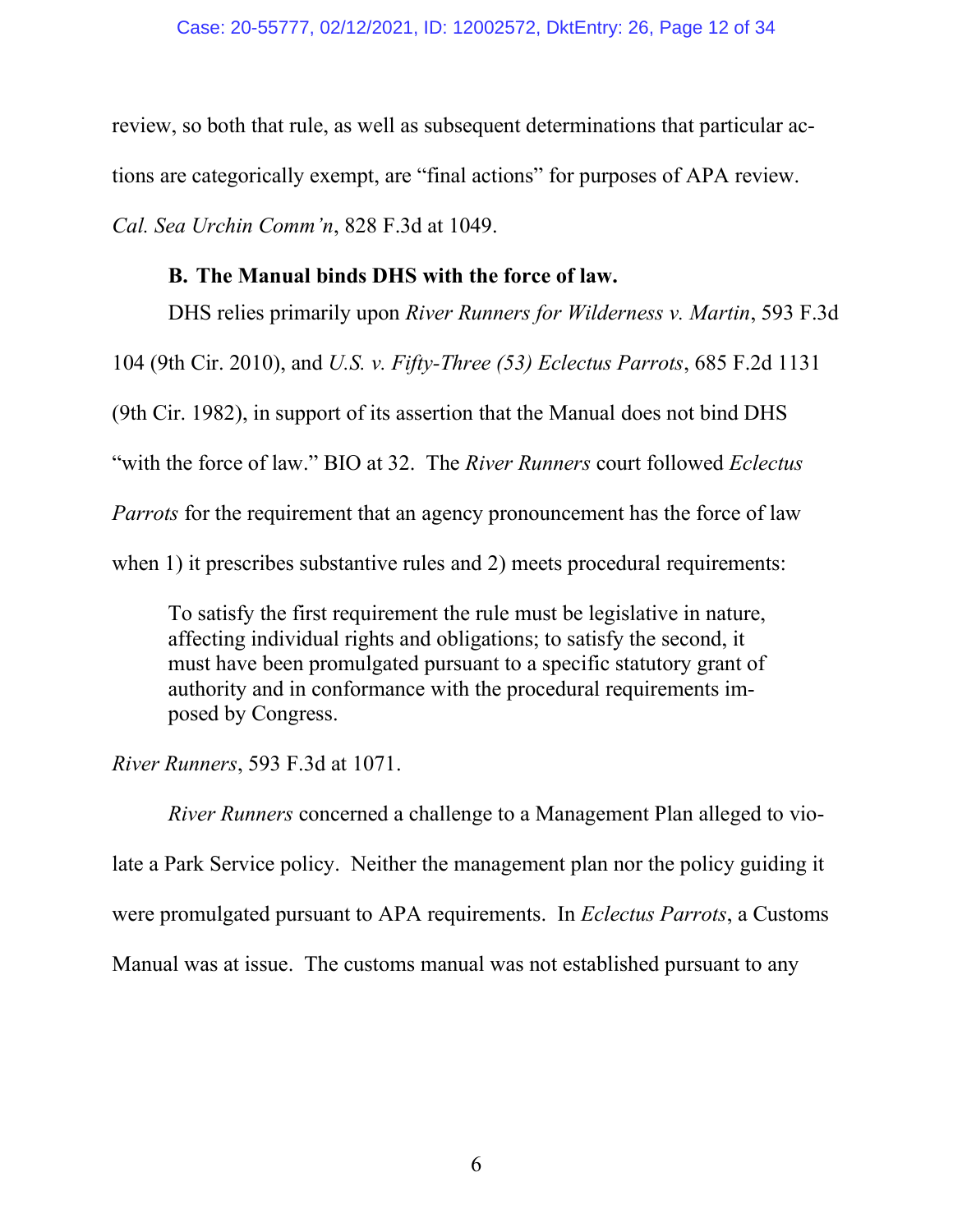Congressional mandate, nor was it promulgated pursuant to APA requirements.<sup>1</sup>

As this Court made clear in *River Runners*, the manual at issue there "was intended

only to provide guidance within the Park Service" and was "not intended to have

the same force as binding Park Service regulations." *River Runners*, 593 F.3d at

1071.

In contrast, the DHS Manual at issue here sets forth DHS's NEPA obliga-

tions—which actions are categorically excluded from NEPA review and which ac-

tions require an Environmental Assessment or an Environmental Impact Statement.

The Manual states:

The requirements of this Instruction Manual apply to the execution of all NEPA activities across DHS. Within Components, proponents of programs, projects, and activities implement the requirements of the Directive...

<sup>&</sup>lt;sup>1</sup> The other cases cited by DHS also involved mere internal guidance manuals that did not go through APA procedures and were not published in either the Federal Register or Code of Federal Regulations. *See Moore v. Apfel*, 216 F.3d 864, 869 (9th Cir. 2000) ("HALLEX was not published in either the Federal Register or the Code of Federal Regulations, indicating that the manual was not promulgated in accordance with the procedural requirements imposed by Congress for the creation of binding regulations and was not intended to be binding"); *Western Radio Servs. Co. v. Espy*, 79 F.3d 896, 901 (9th Cir. 1996) ("The [Forest Service's] Manual and Handbook are not promulgated in accordance with the procedural requirements of the Administrative Procedure Act. Neither is published in the Federal Register or the Code of Federal Regulations…. They are not subjected to notice and comment rulemaking; they are not regulations…. Nor are the Manual and Handbook promulgated pursuant to an independent congressional authority."); *United States v. Alameda Gateway Ltd.*, 213 F.3d 1161, 1168 (9th Cir. 2000) ("the Engineering Regulation [the text of which "provides *guidance*"] was not published in either the Code of Federal Regulations or the Federal Register, providing further evidence that the regulation was not intended to be binding.").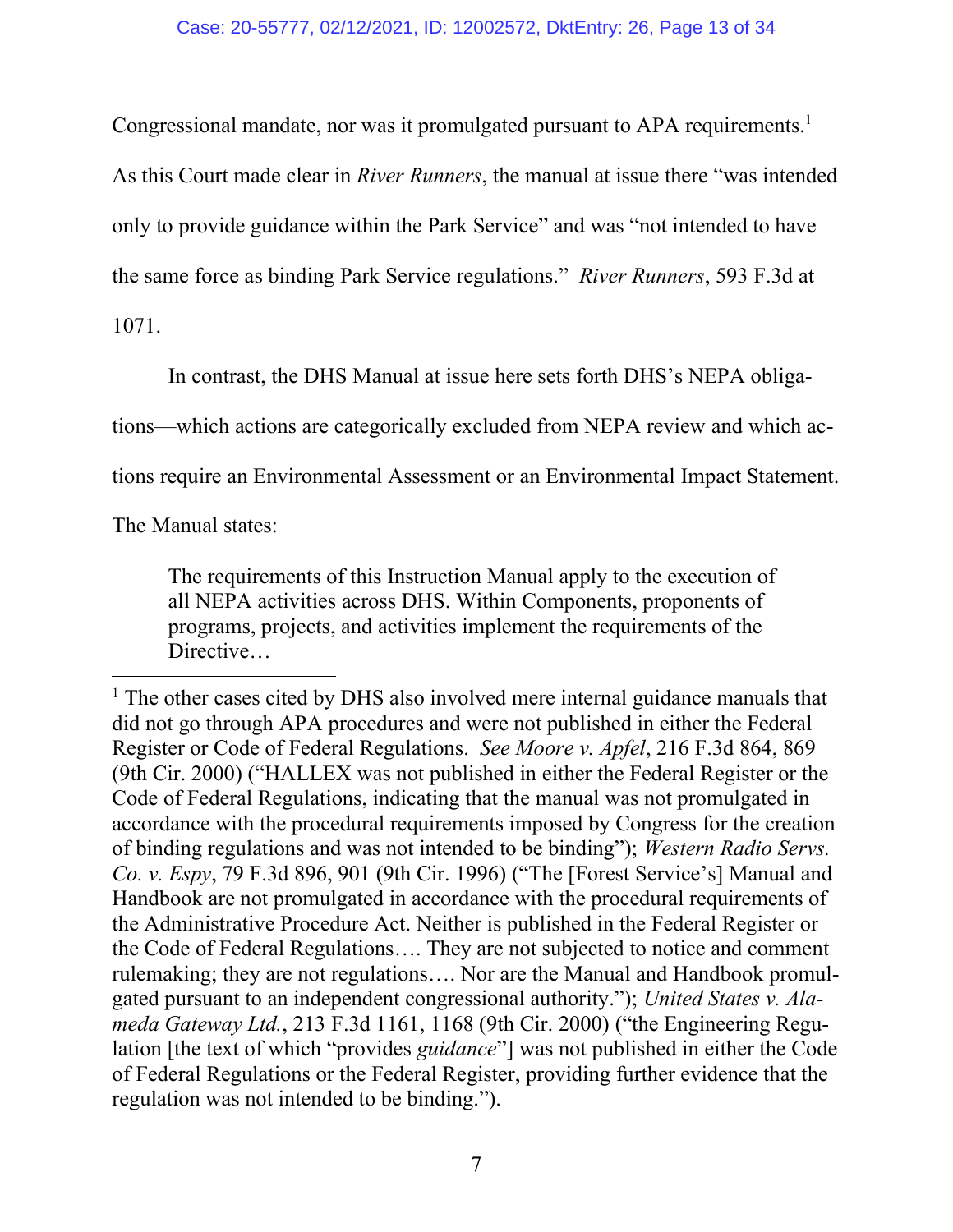Department of Homeland Security, Office of the Chief Readiness Support Officer, "Instruction Manual 023-01-001-01, Revision 01, Implementation of the National Environmental Policy Act (NEPA)" "Manual") at III-1, 2-ER-129. The Manual thus establishes a binding set of legal obligations upon DHS.

Even DHS itself *admits* within this very litigation that following the Manual is mandatory. In its own memorandum in support of its cross motion for summary judgment, DHS stated that "CATEX A3 *must* be used" in conjunction with a list of extraordinary circumstances elsewhere defined in the Instruction Manual, in accordance with the requirements of the CEQ regulations. "Memorandum in Support of Defendants' Cross Motion for Summary Judgment and in Opposition to Plaintiffs' Motion for Summary Judgment," Dkt. #71-1, at 18 (emphasis added).

As to the second requirement, it is indisputable that the Manual was promulgated in response to both the Congressional directive set forth explicitly in NEPA itself, 42 U.S.C. § 4332(2)(B), and the Council on Environmental Quality, 40 C.F.R. § 1507.3. The Manual was also promulgated pursuant to the requirements of the APA. The complete promulgation history of the Manual is set forth in "Plaintiffs' Memorandum of Points and Authorities Opposing Defendants' Partial Motion to Dismiss Counts I and II of the Amended Complaint." (Doc. 51-1, Pages 12-21). The Manual is therefore indisputably a legislative rule that binds DHS's component agencies with respect to how they are to comply with NEPA.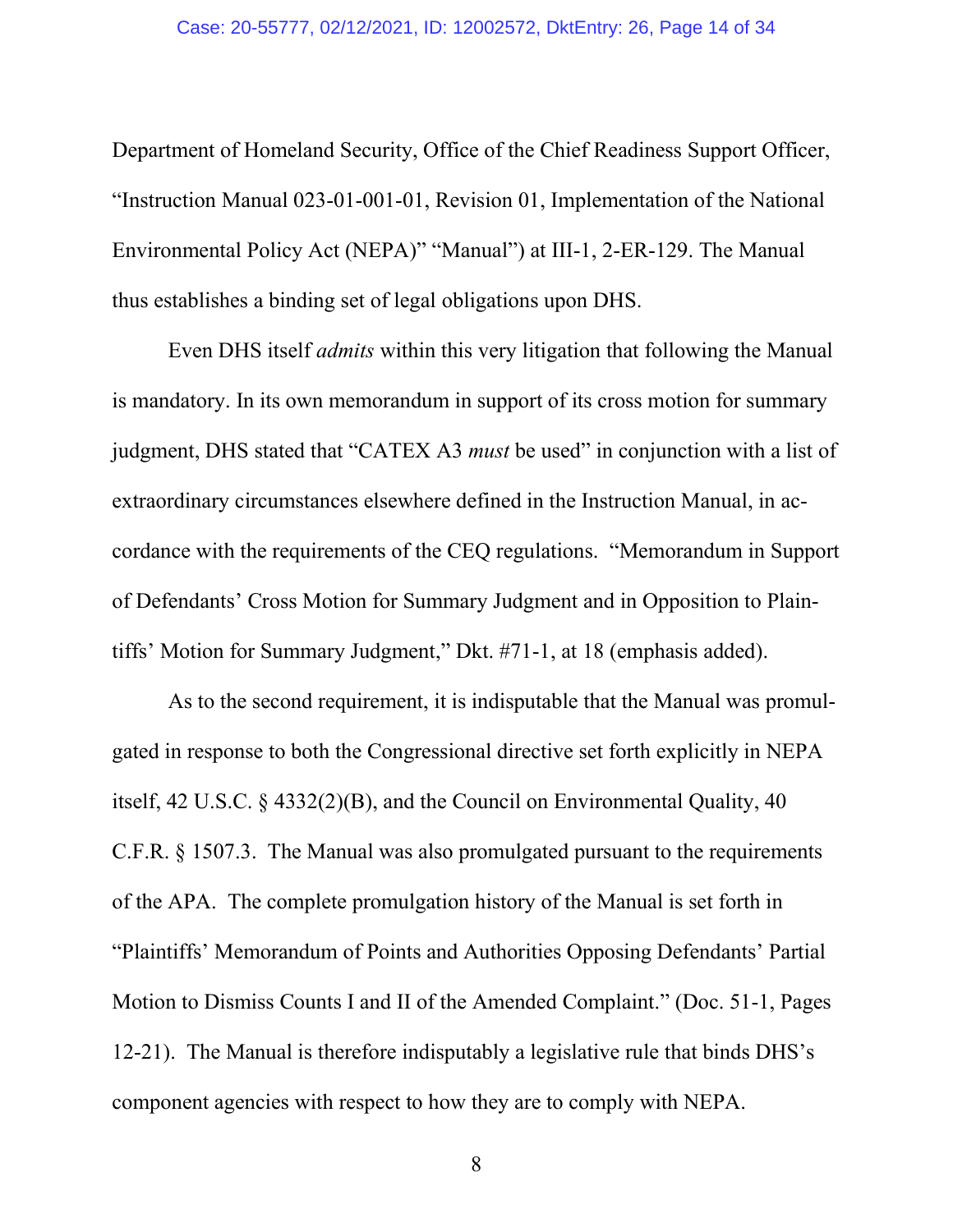## <span id="page-14-0"></span>**II. Appellants' Challenge to DHS's Failure to Comply with NEPA Is Not a Challenge to the Programs Themselves.**

In its opening brief, Appellants noted that the District Court misconstrued the Supreme Court's decision in *Norton v. Southern Utah Wilderness Alliance*, 542 U.S. 55 (2005)*,* by relying on language about "broad programmatic review[s]" contained in a portion of the *Norton* opinion that did not involve the NEPA challenge in that case. Opening Br. at 21 (citing 1-ER-26). DHS doubles down on the district court's error, citing the same "broad programmatic attack" language relied on by the district court without ever acknowledging (and thereby apparently conceding) Appellants' argument that the language was irrelevant to the NEPA claim in the case. BIO at 31. As for the NEPA claim itself, *Norton* could not have been more clear: "NEPA requires a federal agency to prepare an environmental impact statement (EIS) as part of any 'proposals for legislation *and other major Federal actions significantly affecting the quality of the human environment*.'" *Norton*, 542 U.S. at 72 (quoting 42 U.S.C. § 4332(2)(C), emphasis added). The Supreme Court rejected the NEPA claim in *Norton* not because it was a broad programmatic attack, but because there was "no ongoing 'major Federal action' that could require" a *supplemental* environmental impact report. *Id.* at 73. The Court made absolutely clear that the original land use plan, like the immigration programs at issue here,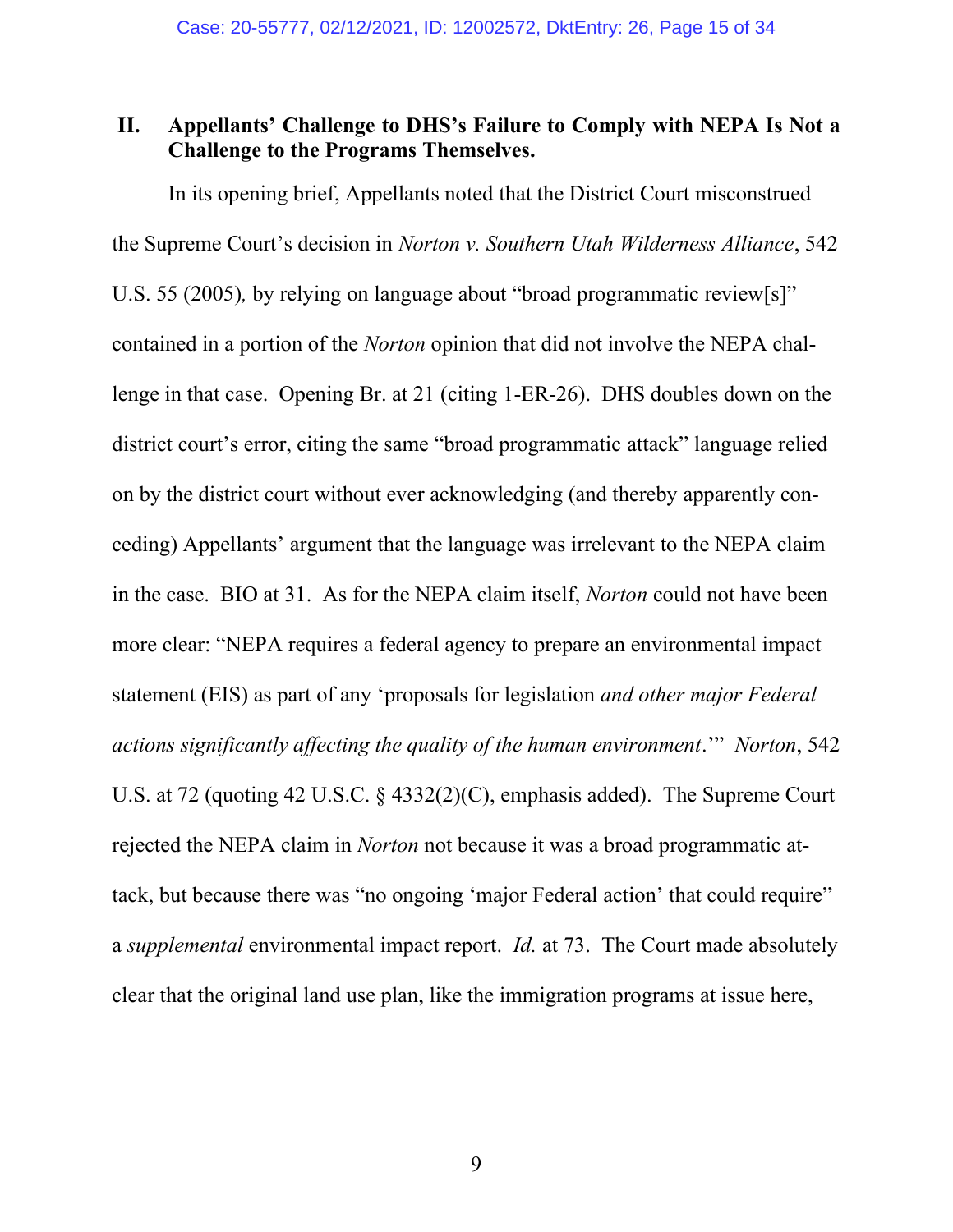was "a 'major Federal action' requiring an EIS." *Id.* (citing 43 C.F.R. § 1601.0-  $6)$ <sup>2</sup>

Neither has DHS contested Appellants' claim that it, like its predecessor agency Immigration and Naturalization Services, has never conducted any substantive NEPA review with respect to any of its actions implementing its vast delegation of legislative authority regarding the entry and settlement of millions of foreign nationals into the United States. As this Court reiterated in *California Wilderness Coalition*, "[w]hen an agency decides to proceed with an action in the absence of an EA or EIS, the agency must adequately explain its decision." *California Wilderness Coalition v. U.S. Dept. of Energy*, 631 F.3d 1072, 1097 (9th Cir. 2011)

<sup>&</sup>lt;sup>2</sup> DHS's further claim that Appellants' "disavowed bring a Section  $706(1)$  claim" is inaccurate. Paragraph 8 of the Amended Complaint states that "Plaintiffs claim that DHS has not and is not acting in accordance with federal law. See 5 U.S.C. § 706 (2012)." Count II asserts that DHS violated the APA and NEPA "by failing to engage in any NEPA review with respect to its eight programs regulating the entry into and settlement of foreign nationals in the United States." ER 2:100. DHS had argued in its Memorandum in Support of its Motion to Dismiss Counts I and II that Appellants' failed to state a claim under subsection 706(1). In Response, Appellants asserted that DHS's "failure to state a claim" argument was erroneous because DHS had acted in an arbitrary and capricious fashion, in violation of subsection 706(2)(A), by failing to undertake any NEPA compliance. That is not a "disavowal" of subsection 706(1). Rather, it is an assertion that DHS failed to comply with NEPA. Whether couched as a failure to act under subsection 706(1), or implementation of programs in a way that was arbitrary, capricious, or contrary to law in violation of subsection 706(2)(A) because of the lack of NEPA compliance, the point is the same. DHS did not comply with NEPA in undertaking a host of immigration actions.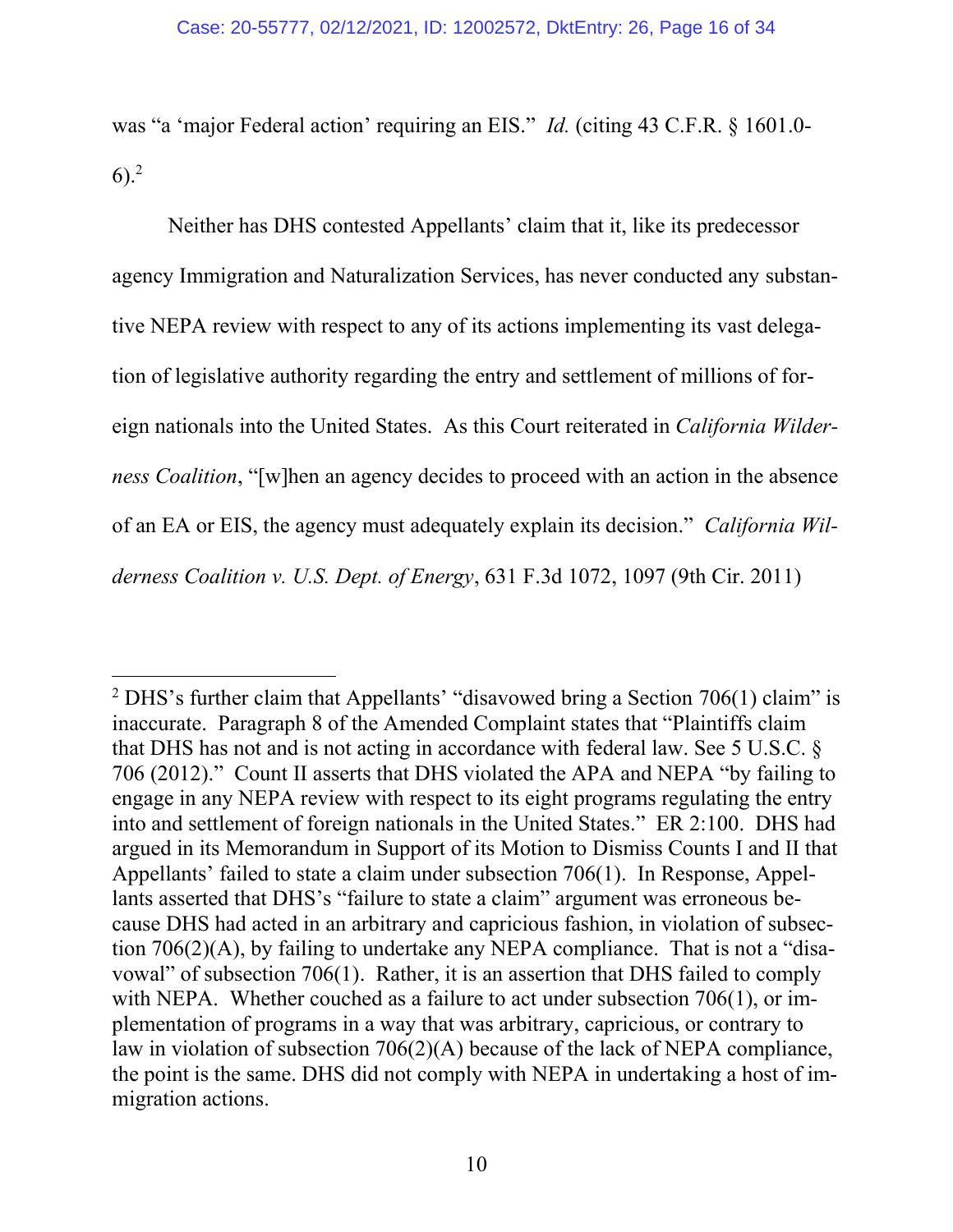(quoting *Alaska Center for Environment v. U.S. Forest Service*, 189 F.3d 851, 859 (9th Cir. 1999)).

Instead of seeking to comply with NEPA, DHS argues that the Supreme Court's rulings in *Lujan v. National Wildlife Federation*, 497 U.S. 871 (1990), and *Norton v. Southern Utah Wilderness Alliance*, 542 U.S. 55 (2005), bar Appellants seeking relief because the programs at issue are not "agency actions" as required under the APA. Both cases are distinguishable.

In *Lujan*, the Supreme Court held that a land withdrawal review program is not agency action because it does not refer or derive from "a single BLM order or regulation, or even to a completed universe of particular BLM orders and regulations. It is simply the name by which petitioners have occasionally referred to the continuing (and thus constantly changing operations of the BLM in reviewing withdrawal revocation applications and the classifications of public lands and developing land use plans as required by the FLPMA." *Lujan*, 497 U.S. at 890.

Similarly, compliance with land use plans was at issue in *Norton*. The Supreme Court again rejected such plans as final agency action subject to APA review because such plans are "tools by which 'present and future use is projected.' 43 U.S.C. §1701(a)(2) (emphasis added). …the statute and regulations confirm that a land use plan is not ordinarily the medium for affirmative decisions that implement the agency's 'project[ions]." *Norton*, 542 U.S. at 69. The Supreme Court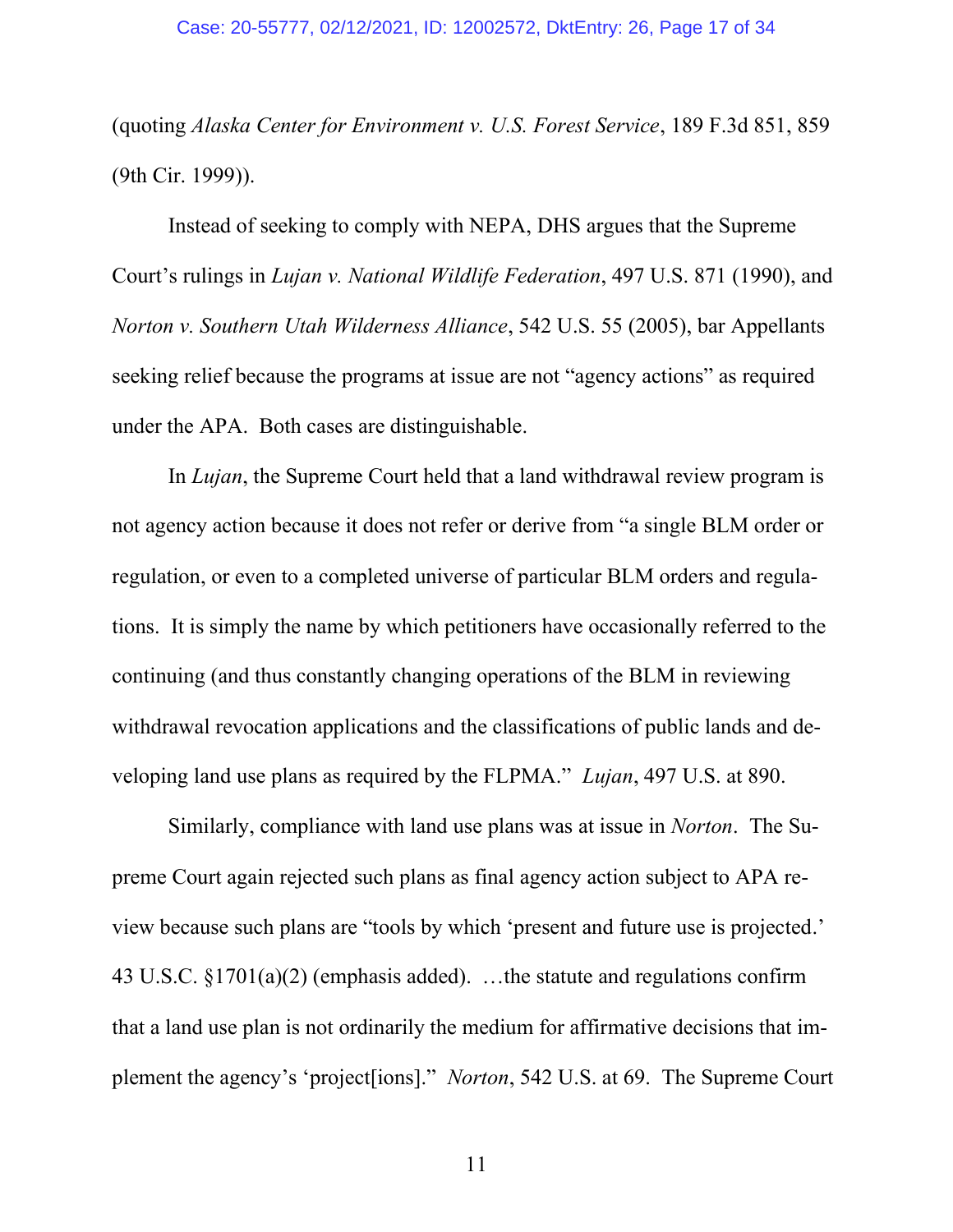#### Case: 20-55777, 02/12/2021, ID: 12002572, DktEntry: 26, Page 18 of 34

noted that, "Quite unlike a specific statutory command requiring an agency to promulgate regulations by a certain date, a land use plan is generally a statement of priorities; it guides and constrains actions, but does not (at least in the usual case) prescribe them." *Id.* at 71.

Such is not the case here. The programs that have received zero NEPA compliance at issue here are not mere plans; they constitute the implementation and administration of "specific statutory command[s.]" *Id.* CEQ's NEPA regulations make plain that preparation of Programmatic Environmental Impact Statements are to be encouraged for programs and policies, in order to facilitate efficiency, conservation of resources and fully informed decision-making. *See, e.g.*, 40 C.F.R. § 1502.20. DHS makes no mention of CEQ regulation 40 C.F.R. § 1508.18, which establishes that "major federal actions" includes "[a]doption of official rules, regulations, and interpretations," § 1508.18(b)(1); "[a]doption of formal plans," § 1508.18(b)(2); and "[a]doption of programs, such as a group of concerted actions to implement a specific policy or plan; systematic and connected agency decisions allocating agency resources to implement a specific statutory program or executive directive," § 1508.18(b)(3). Actions include "new and continuing activities, including projects and programs." § 1508.18(a). Appellee's implementation and administration of grants of statutory authority constitute programs as defined by CEQ.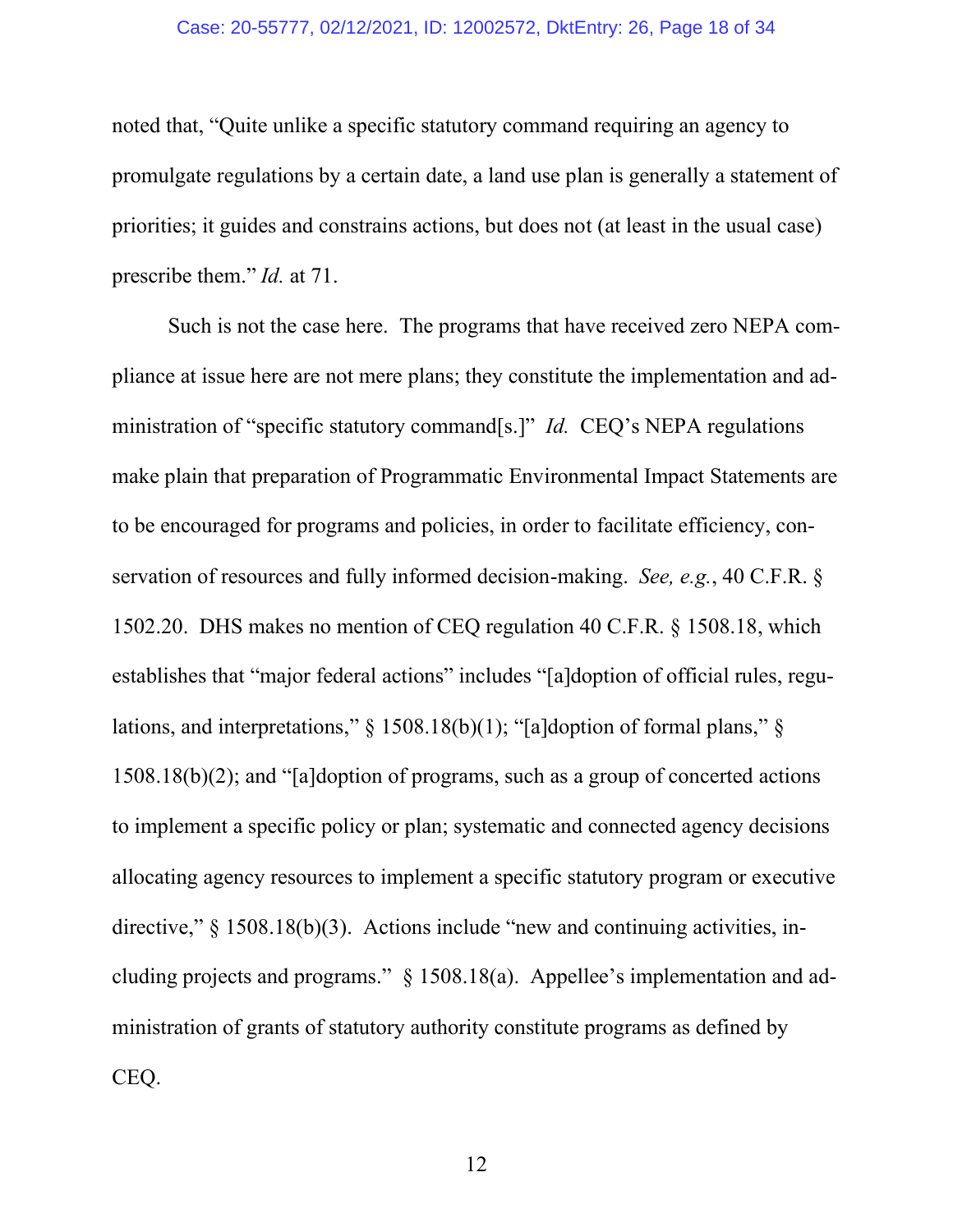This Court's opinion in *California Wilderness* is instructive with respect to when a statutory grant of authority to an agency establishes a major federal action under NEPA. In that case, the Department of Energy was ordered to designate electric transmission corridors. It did so without engaging in any NEPA review, contending that the establishment of the corridors themselves have no environmental effect and any specific siting ultimately determined would go through NEPA review. This court rejected that argument, holding that "broad agency programs may constitute 'major Federal actions,' even though the programs do not direct any immediate ground-disturbing activity." *California Wilderness*, 631 F.3d at 1098. This Court further observed:

DOE's primary argument appears to be that because the [designation of electric transmission corridors] do not approve any specific sites; they have no meaningful environmental impact. This perspective fails to appreciate that a decision to encourage, through a number of incentives, the siting of transmission facilities in one municipality rather than another has effects in both municipalities in terms of the values of land and proposed and potential uses of land. The effects may be difficult to measure and may be determined ultimately to be too imprecise to influence the Designation, but this is precisely the type of determination that can only be intelligently made after the preparation of at least an EA.

Recognition of these consequences flowing from the [designation of electric transmission corridors] defeats most of DOE's reasons for not preparing an EA or EIS. Without such a study, it is impossible to fairly determine whether project-specific impacts are reasonably foreseeable, whether there are "programmatic effects," and whether the Designation has any impact on sensitive areas. …Thus, the alleged impact of the [designation of electric transmission corridors'] inclusion of particular areas as within the corridors, and the exclusion of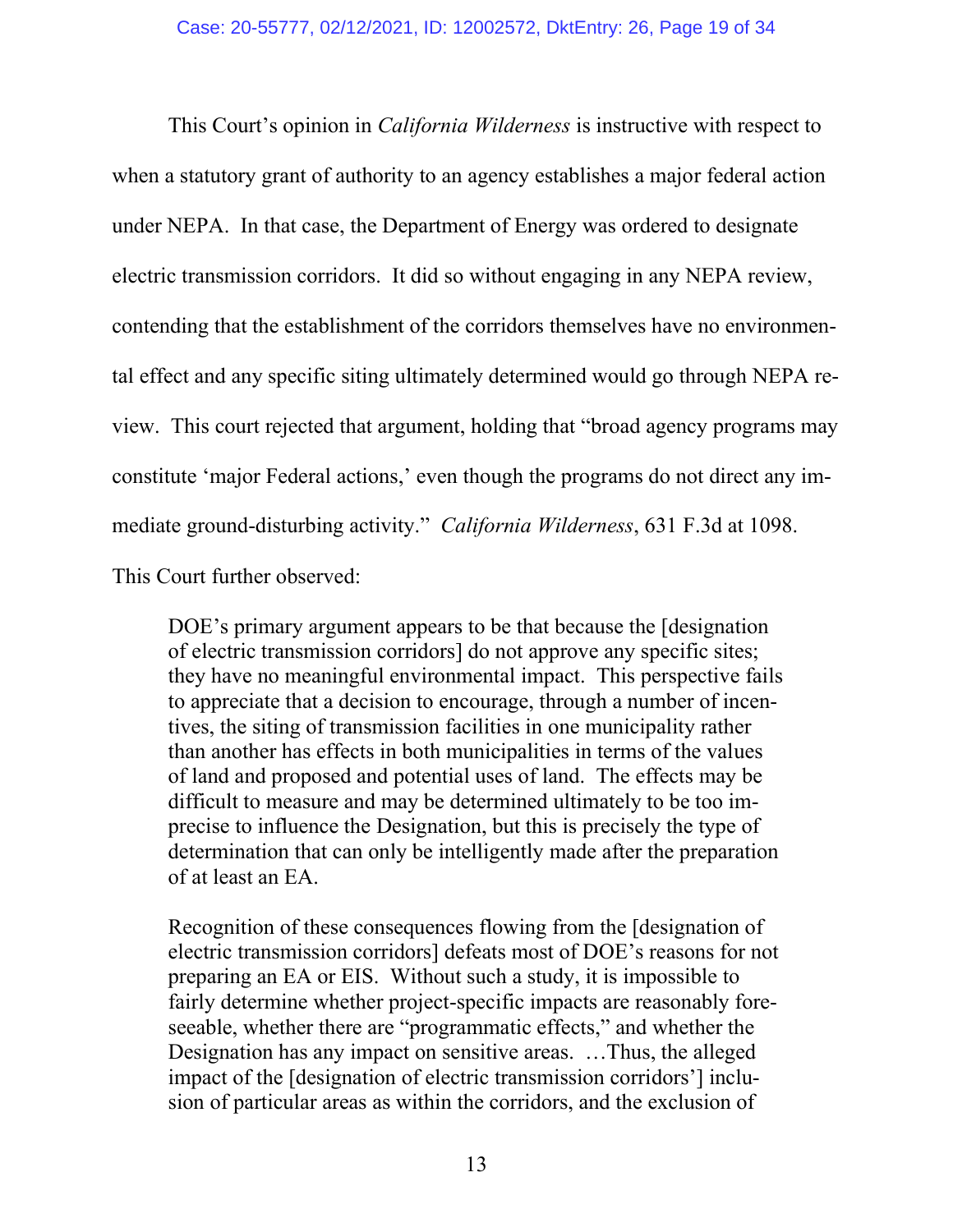other areas, are subject to review for environmental impacts at this time or not at all.

*Id*. at 1103.

So, too, with the programs at issue here. Congress has authorized DHS to implement various immigration statutes. DHS's implementation of those statutes requires environmental assessment under NEPA every bit as much as EPA's compliance with the statutory mandate to designate electronic transmission corridors was also subject to NEPA review.<sup>3</sup>

## <span id="page-19-1"></span><span id="page-19-0"></span>**III. DHS's Assertions That Appellants Lack Standing Are Factually and Legally Incorrect.**

<sup>&</sup>lt;sup>3</sup> DHS is correct that a number of the specific actions listed in the expert report attached to (and thereby incorporated in) the First Amended Complaint occurred outside the statute of limitations window. But the point of that litany was to show that DHS had *never* undertaken the environmental assessments required by NEPA. Because 40 C.F.R. § 1508.7 required DHS to consider the "cumulative effects" of their actions, even the specific actions taken prior to the statute of limitations window should have been considered when assessing the environmental impact of actions taken within the statute of limitations window. Those actions include, particularly: the expansion of the Student Exchange Visitor Program, 80 Fed. Reg. 23680 (Apr. 29, 2015); expansion of the time F-1 visa holders can stay and work in the U.S. after graduation, 81 Fed. Reg. 13040 (Mar. 11, 2016); increase in the number of H2-B agricultural visas, 82 Fed. Reg. 32987 (July 19, 2017); creation of the international entrepreneur parole program, 82 Fed. Reg. 5238 (Jan. 17, 2017); expanding, via policy memorandum, the time seasonal workers can remain in the U.S., PM-602-0092 (Nov. 11, 2013); and the DACA program itself, adopted by policy memorandum on June 15, 2012. Janet Napolitano, Memorandum, "Exercising Prosecutorial Discretion with Respect to Individuals Who Came to the United States as Children" (June 15, 2012), available at https://www.dhs.gov/xlibrary/assets/s1-exercising-prosecutorial-discretion-individuals-who-came-to-us-as-children.pdf.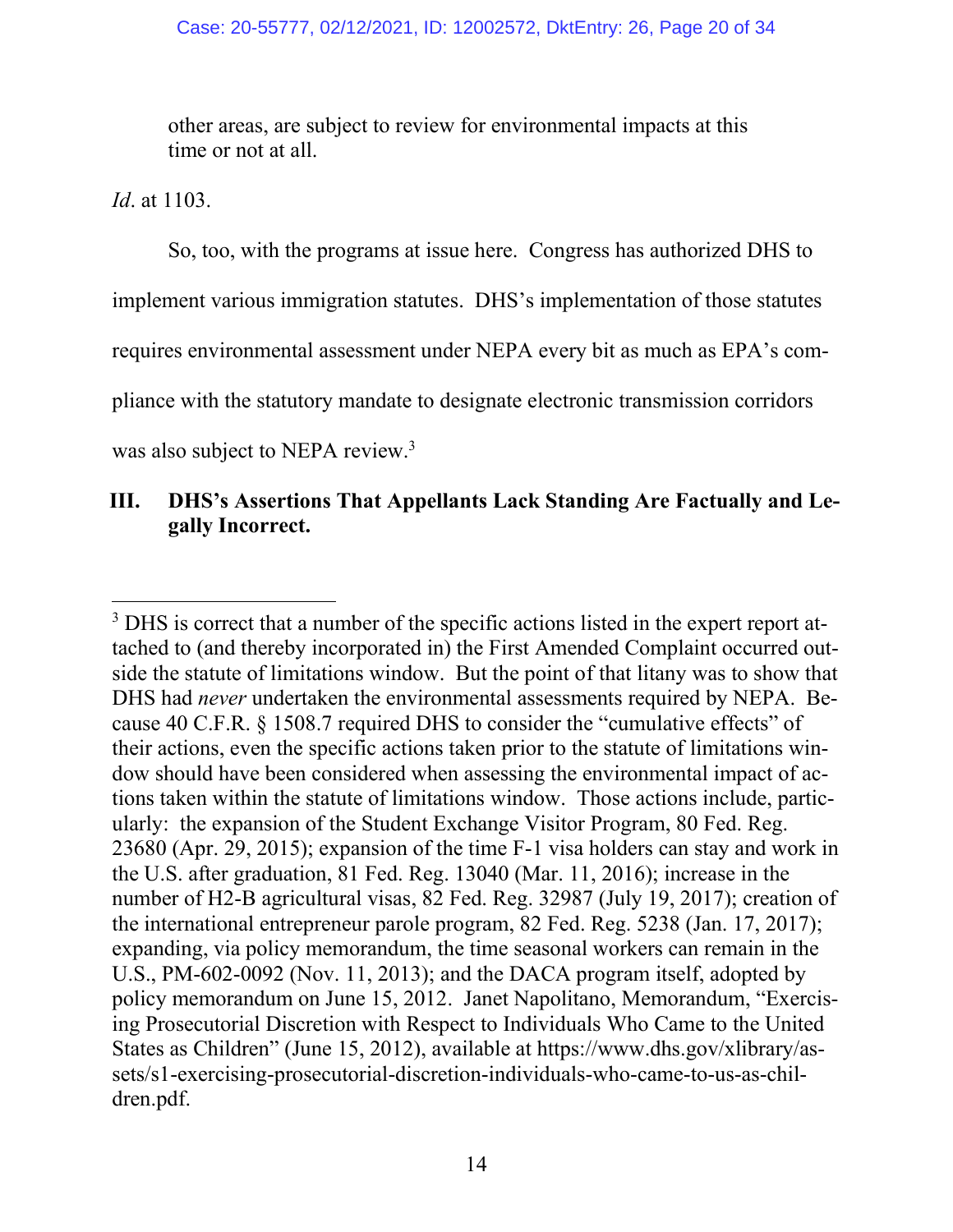**A. DHS's principal assertion that Appellants lack standing is based on its denial of Appellants' contention that DHS policies induced immigration-related population growth generally and illegal immigration across the southern border in particular, but that contention must be accepted as true at the summary judgement stage.**

DHS's principal contention that Appellants lack standing boils down to a disagreement over the factual assertions in Appellants' First Amended Complaint, as well as its refusal to acknowledge the cumulative effects of individual immigration-related rules changes. But as Appellants noted in their opening brief, "as the non-moving party for the government's summary judgement motion, their 'evidence ... is to be believed, and all justifiable inferences are to be drawn in [their] favor.'" Opening Br. at 29 (quoting *DaimlerChrysler Corp. v. Cuno*, 547 U.S. 332, 342 n.3 (2006); *Matsushita Elec. Indus. Co. Ltd. v. Zenith Radio Corp.*, 475 U.S. 574, 586-87 (1986)).

Appellants alleged, for example, that the four actions challenged in Count IV that DHS deemed categorically excluded from environmental assessment under NEPA "result in population growth," the environmental effects of which was a key concern of Congress's when it adopted NEPA. FAC ¶ 117, 2-ER-104. "Because each of these actions has individual and or cumulatively significant effects," Appellants further alleged, "the use of the Categorical Exclusion A3 is contrary to 40 C.F.R. §§ 1501.4, 1508.4, and 1508.27" and therefore "contrary to law, in violation of the APA." FAC ¶ 118, 2-ER-104-05.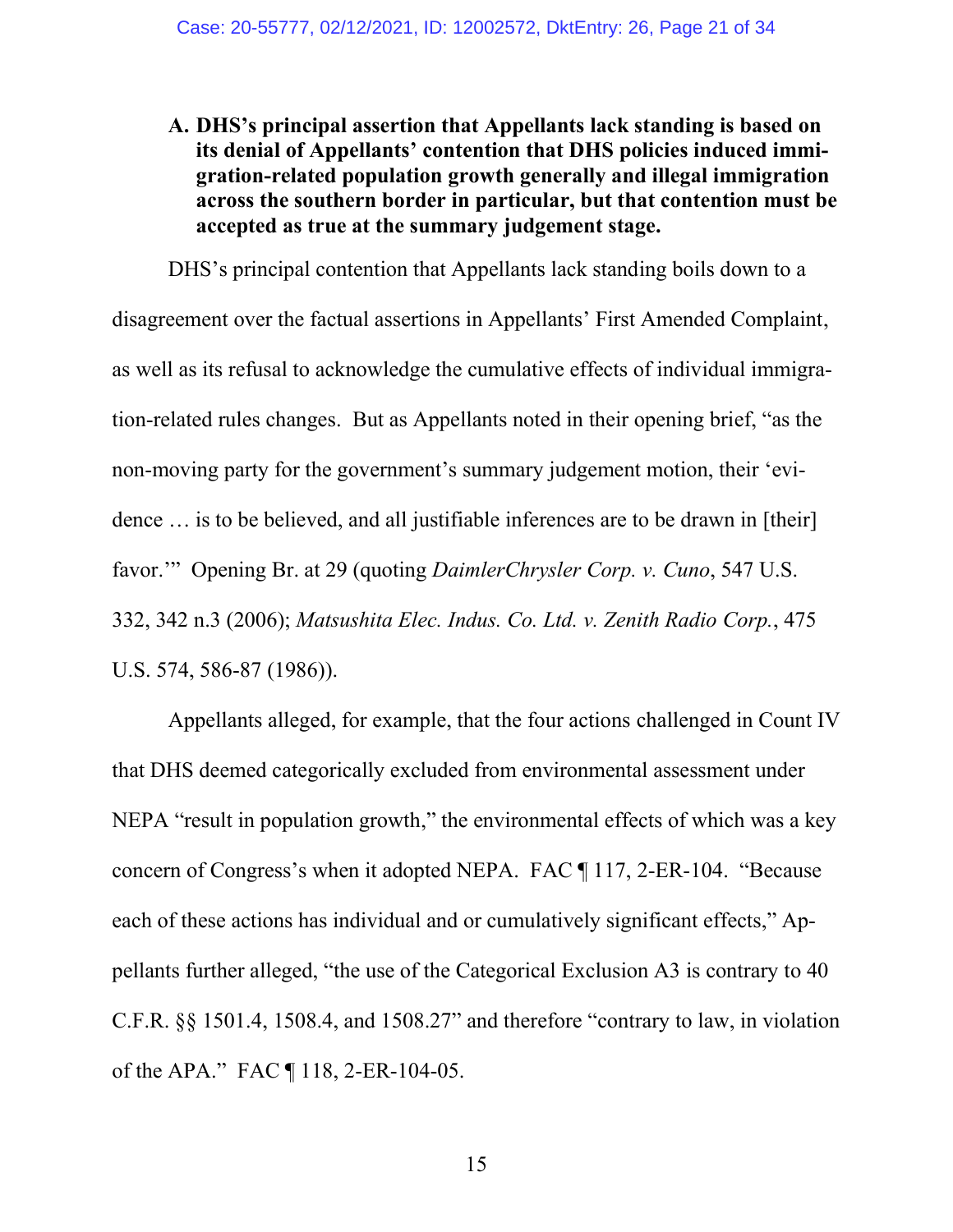Appellants also made allegations tying that immigration-induced population growth to specific harms they had suffered and were continuing to suffer. *See*, *e.g.*, FAC ¶ 33, 2-ER-20-21 (Alleging, on behalf of Appellant Californians for Population Stabilization ("CAPS"), a spate of environmental harms suffered by CAPS and its California-based members because of "unending population growth in California," most of which is caused by legal and illegal immigration); *see also, e.g.*, FAC ¶¶ 34-43, 2-ER-21-34 (allegations on behalf of CAPS members of specific environmental harms to them caused by immigration-induced population growth).

DHS's principal counter to these specific allegations is two-fold: First, these rules induced only temporary rather than permanent immigration to the United States; and second, none of the rules, *standing alone*, was likely to induce significant increases in population. *See, e.g.*, BIO at 42 ("Nor have Plaintiffs shown that the [School Officials Rule and the STEM Rule] are likely to induce significant numbers of F-1 and M-1 students to seek to permanently resettle in the United States"); BIO at 47 ("DHS estimated that no more than 3,000 foreign nationals could be eligible to apply to the [International Entrepreneur] program annually"); BIO at 48 ("Nor have Plaintiffs shown that the [AC21] rule is likely to meaningfully increase the temporary nonimmigrant population in the United States"). Both contentions fail to acknowledge the *cumulative* effects of immigration-inducing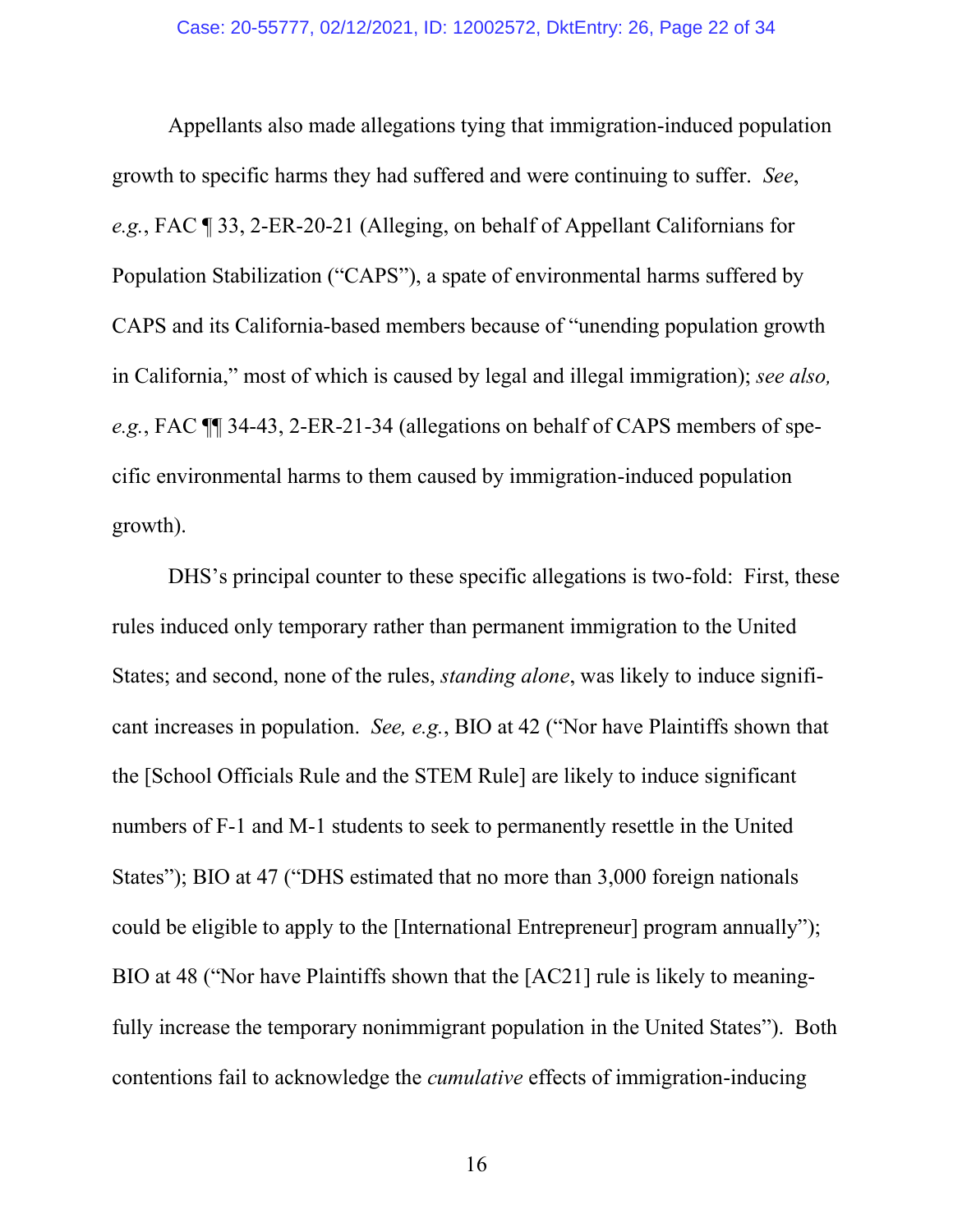#### Case: 20-55777, 02/12/2021, ID: 12002572, DktEntry: 26, Page 23 of 34

rules on population growth. Once those effects are taken into account, DHS's own admissions, cited at length in Appellants' Opening Brief at 33-36, that these rules were *intended* to induce additional immigration to the United States as well as "the increased *retention* of such students in the United States," suffice to give Appellants standing to challenge the rules. DHS simply ignores Appellants' recitation of its own admissions on this score, merely contending, a bit mischievously and without any supporting authority, that "[t]he 'cumulative impacts of immigration-induced population growth' is not an 'agency action' reviewable under the APA." Appellants did not contend that the "cumulative impacts" was an agency action, of course, but rather the result of agency actions that were therefore subject to NEPA review.

DHS then reiterates an argument on standing that was not part of the district court's holding that Appellants lacked standing, namely, that even if the challenged rules contributed to population growth (as they clearly do), Appellants had not argued that they had a geographic connection to that population growth.

Appellants First Amended Complaint demonstrates otherwise. On behalf of CAPS and its California-based members, Appellants alleged, for example, that "California has the largest share of foreign born of any state in this nation," that the share of California's population who were immigrants or their minor children increased from 13% (2.6 million people) in 1970 to 37.4% (15 million people) in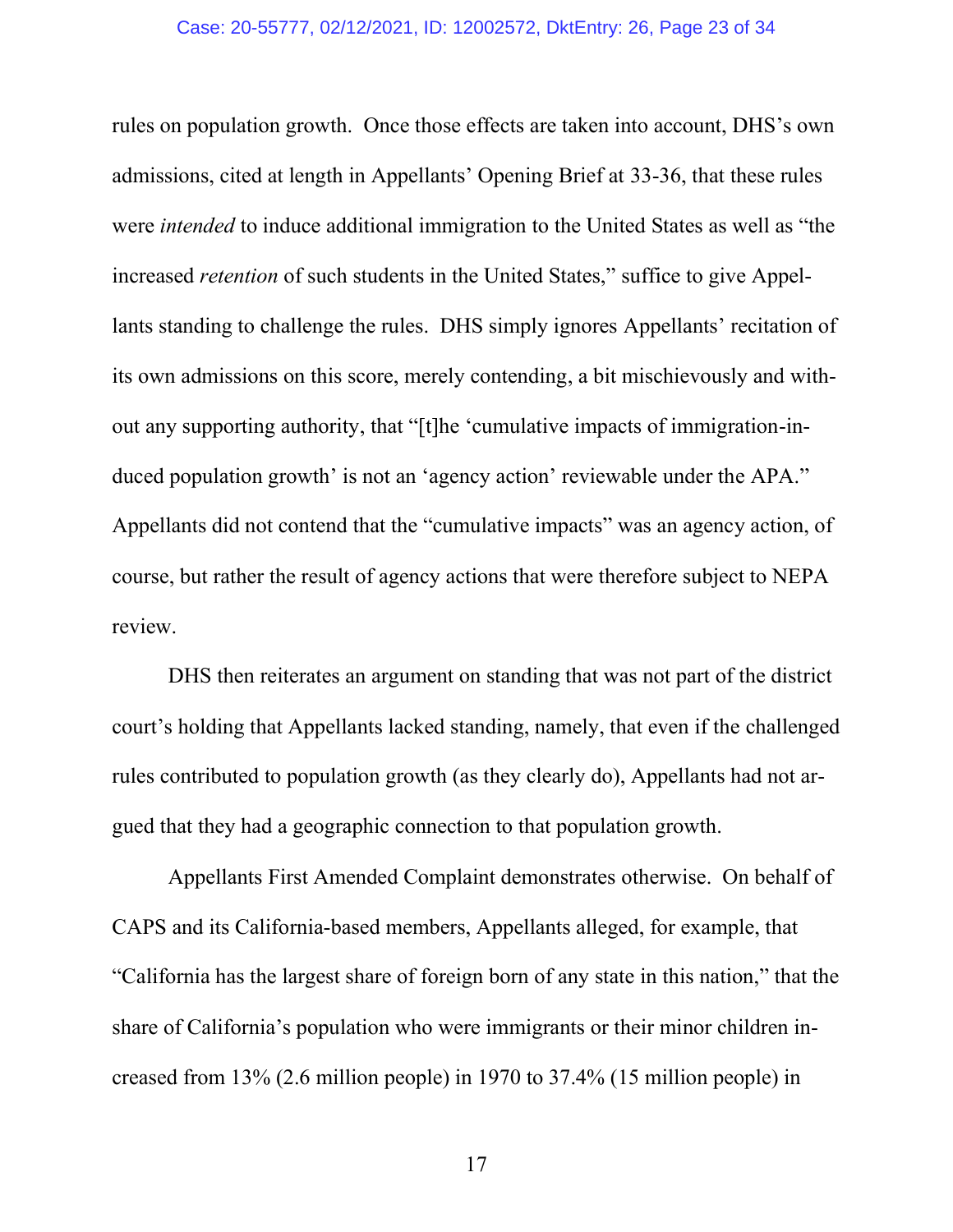2015, and that "CAPS and its members who live, work and pursue recreational activities in California are *adversely affected by the population growth resulting from the DHS actions at issue*." FAC ¶ 33, 2-ER-49 (emphasis added).

If DHS's new contention requires even greater geographic specificity, the court may take judicial notice of the fact that a large number of the schools participating in the Student and Exchange Visitor Program, for example, are in California, including the University of California at Berkeley (where CAPS member Ric Oberlink lives, FAC ¶ 37, 2-ER-54) and the University of California at Los Angeles (in Los Angeles county, where CAPS members Don Rosenberg and Claude Wiley live, FAC ¶¶ 35-36, 2-ER-51-54). *See* ICE, "SEVP Certified Schools" (last updated Feb. 10, 2021); 4 *see also* U.S. News & World Report, "Most International Students" (indicating that 13% of the students at both Berkeley and UCLA are international students).<sup>5</sup> Additionally, the California Court of Appeal has

<sup>4</sup> Available at [https://studyinthestates.dhs.gov/assets/certified-school-list-02-10-](https://studyinthestates.dhs.gov/assets/certified-school-list-02-10-21.pdf) [21.pdf](https://studyinthestates.dhs.gov/assets/certified-school-list-02-10-21.pdf). "Under [Federal Rule of Evidence] 201, the court can take judicial notice of '[p]ublic records and government documents available from reliable sources on the Internet,' such as websites run by governmental agencies." *Gerritsen v. Warner Bros. Entm't Inc.*, 112 F. Supp. 3d 1011, 1033 (C.D. Cal. 2015).

<sup>5</sup> Available at [https://www.usnews.com/best-colleges/rankings/national-universi](https://www.usnews.com/best-colleges/rankings/national-universities/most-international)[ties/most-international.](https://www.usnews.com/best-colleges/rankings/national-universities/most-international) Whether or not judicial notice can be taken of this news account, it clearly shows that a "justifiable inference" could be drawn that rules inducing more international students to come to study in the United States would have an impact on population growth in California, where a large number of CAPS members reside.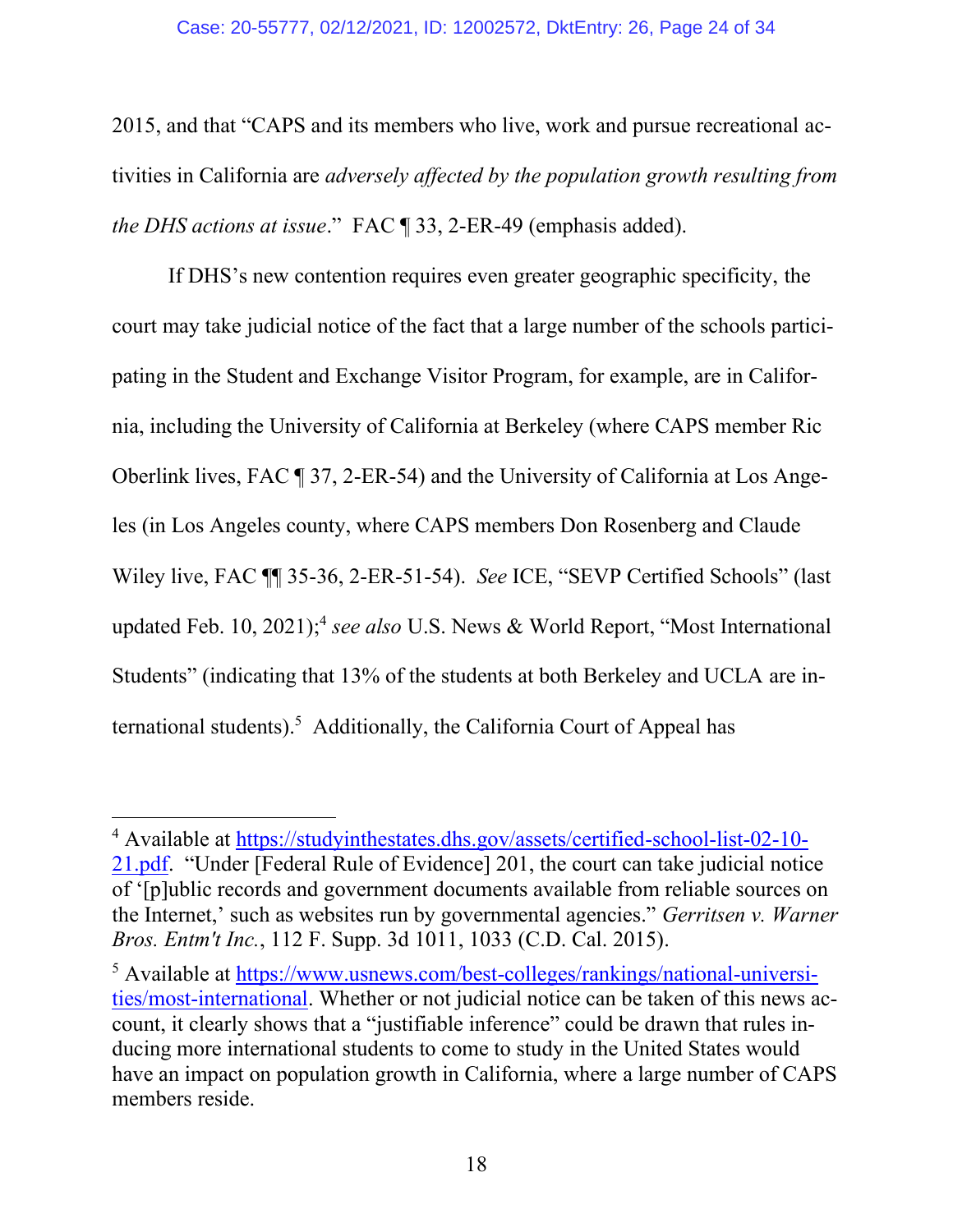acknowledged that greater enrollment in the UC system has local environmental impact. *See Save Berkeley's Neighborhoods v. The Regents of the University of California, et al.*, 51 Cal.App.5th 226, 237 (2020) (holding that a decision by the University of California Berkeley to increase student enrollment constituted a project requiring CEQA review and mitigation). Because "all justifiable inferences are to be drawn in [Appellants'] favor" as the non-moving party for the government's summary judgment motion, *DaimlerChrysler*, 547 U.S. at 342 n.3, Appellants' allegations are sufficient to establish standing. The same is true with respect to the International Entrepreneur Rule and the AC21 rule—it is a "justifiable inference" that a significant percentage of those visas would go to immigrants destined for California. *See*, *e.g.*, Tam Harbert, "VCs and entrepreneurs push for 'start-up visa,'" EDN Network (Feb. 23, 2010) (noting that "Historically, immigrants have been a rich source of Silicon Valley start-ups"); <sup>6</sup> Nick Wells and Mark Fahey, "Here are the U.S. States – and the companies – that use the most H1-B visas,"

<sup>6</sup> Available at [http://web.ar-](http://web.archive.org/web/20181128122218/https:/www.edn.com/Home/PrintView?contentItemId=4312094)

[chive.org/web/20181128122218/https://www.edn.com/Home/PrintView?con](http://web.archive.org/web/20181128122218/https:/www.edn.com/Home/PrintView?contentItemId=4312094)[tentItemId=4312094.](http://web.archive.org/web/20181128122218/https:/www.edn.com/Home/PrintView?contentItemId=4312094) That the rule, adopted in the waning days of the Obama administration, was rescinded by the Trump administration before it could really take effect, *see* BIO at 47, does not alter the fact that it should have been subjected to NEPA analysis at the time it was adopted.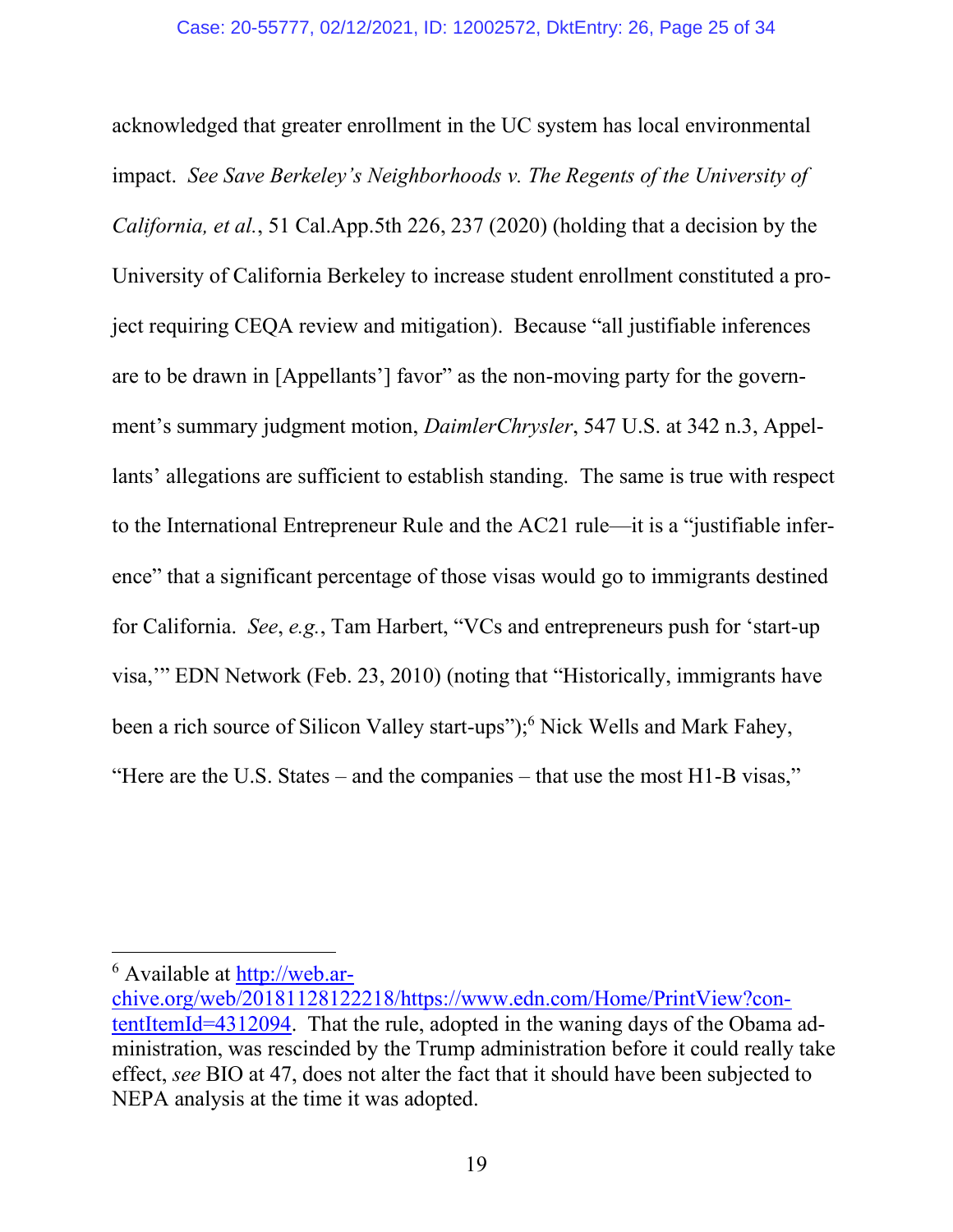CNBC (Apr. 18, 2017) (noting that California was one of the top states for H1-B visas per million residents).<sup>7</sup>

## <span id="page-25-0"></span>**B. The organizational plaintiffs have standing either in their own right or on behalf of their members.**

DHS also asserts that Appellants did not allege that the organizational plaintiffs have standing to sue in their own right.

The allegations in the First Amended Complaint demonstrate otherwise. Appellants alleged, for example, that "CAPS's mission is to end policies and practices that cause human overpopulation and the resultant decline in Americans' quality of life in California and the rest of the United States." FAC § 33, 2-ER-47 (citing Californians for Population Stabilizatino, "About Us," http://www.capsweb.org/about/about-us (last visited Dec. 2, 2017)). Indeed, they described "reduc[ing] both legal and illegal immigration into California and the United States" as "CAPS's priority goal." *Id.* And they specifically alleged that "CAPS … [is] adversely affected by the population growth resulting from the DHS actions at issue." *Id.* Under Supreme Court precedent, those allegations are sufficient to establish the organization's standing in its own right. *See Havens Realty Corp. v. Coleman*, 455 U.S. 363, 379 (1982) (organization has standing in its own right when its mission has been "perceptibly impaired" by defendants' actions); *see* 

<sup>7</sup> Available at [https://www.cnbc.com/2017/04/18/us-states-that-use-the-most-h-1b](https://www.cnbc.com/2017/04/18/us-states-that-use-the-most-h-1b-visas.html)[visas.html.](https://www.cnbc.com/2017/04/18/us-states-that-use-the-most-h-1b-visas.html)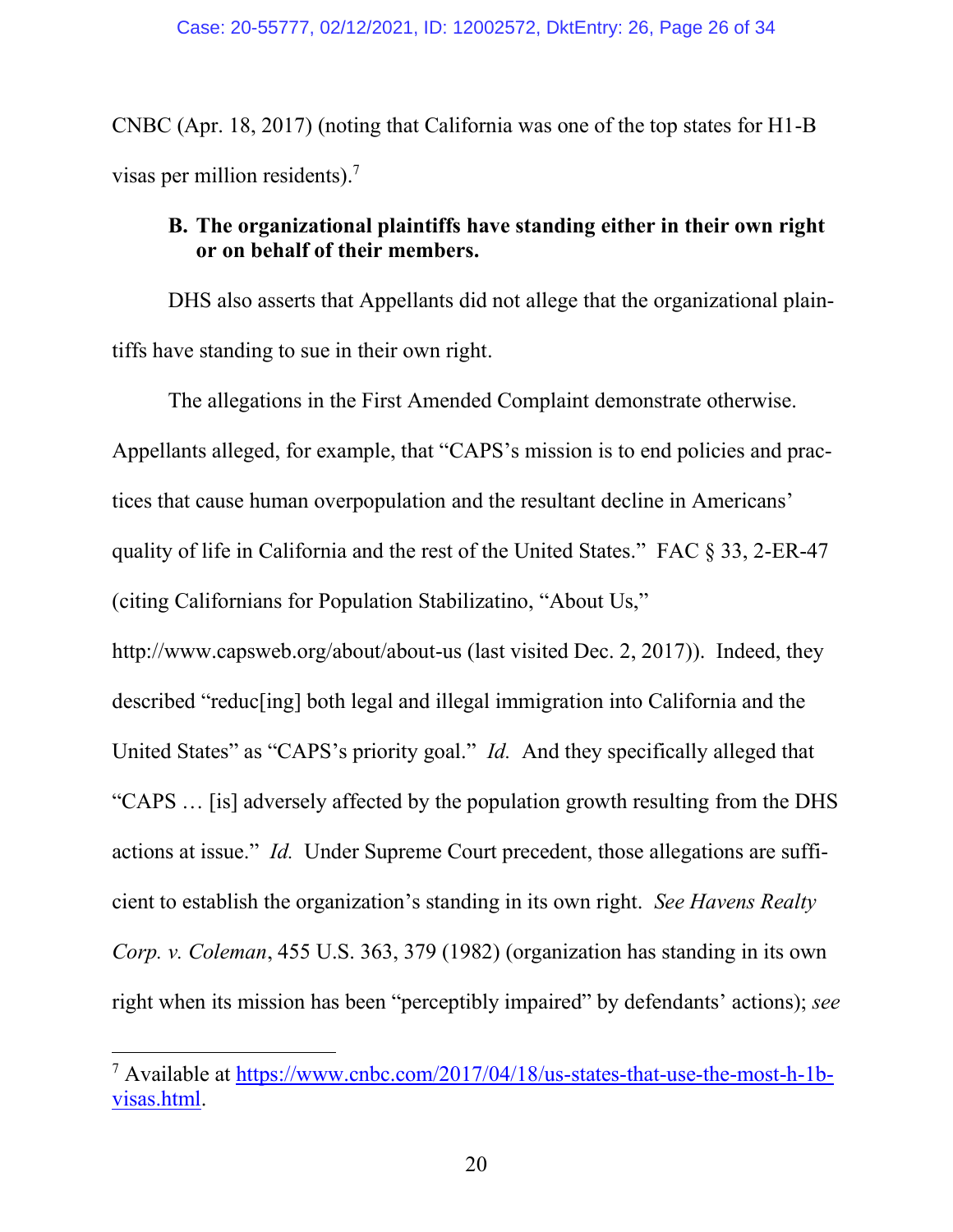*also Am. Legal Found. v. F.C.C.*, 808 F.2d 84, 92 (D.C. Cir. 1987) ("The organization must allege that discrete programmatic concerns are being directly and adversely affected by the defendant's actions").<sup>8</sup>

But even were that not the case, CAPS and the other organizational plaintiffs meet the requirements of associational standing to sue on behalf of their members.

An association has standing to bring suit on behalf of its members when (1) its members would otherwise have standing to sue in their own right; (2) the interests it seeks to protect are germane to the organization's purpose; and (3) neither the claim asserted nor the relief requested requires the participation in the lawsuit of each of the individual members.

*Hunt v. Washington State Apple Advertising Com'n*, 432 U.S. 333, 342-43 (1977).

"CAPS members have a substantial interest in ensuring that DHS complies with federal law, including the requirements of NEPA," Appellants alleged, adding that "CAPS and its members are being, and will continue to be, harmed by the failure of DHS to make any attempt to comply with NEPA." FAC ¶ 33, 2-ER-49*.*  The First Amended Complaint also elaborated at length on the specific harms to several of CAPS's members attributed to immigration-induced population growth

<sup>&</sup>lt;sup>8</sup> The allegations regarding the other organization plaintiffs—the Whitewater Draw Natural Resource Conservation District ("WDNRCC"), the Hereford Natural Resource Conservation District ("HNRCD"), the Arizona Association of Conservation Districts ("AACD"), the New Mexico Cattlegrowers Association ("NMCA"), and Scientists and Environmentalists for Population Stabilization ("SEPS")—implied, but did not expressly allege, that DHS's actions interfered with their missions, but each organizational plaintiff also alleged harms to its members.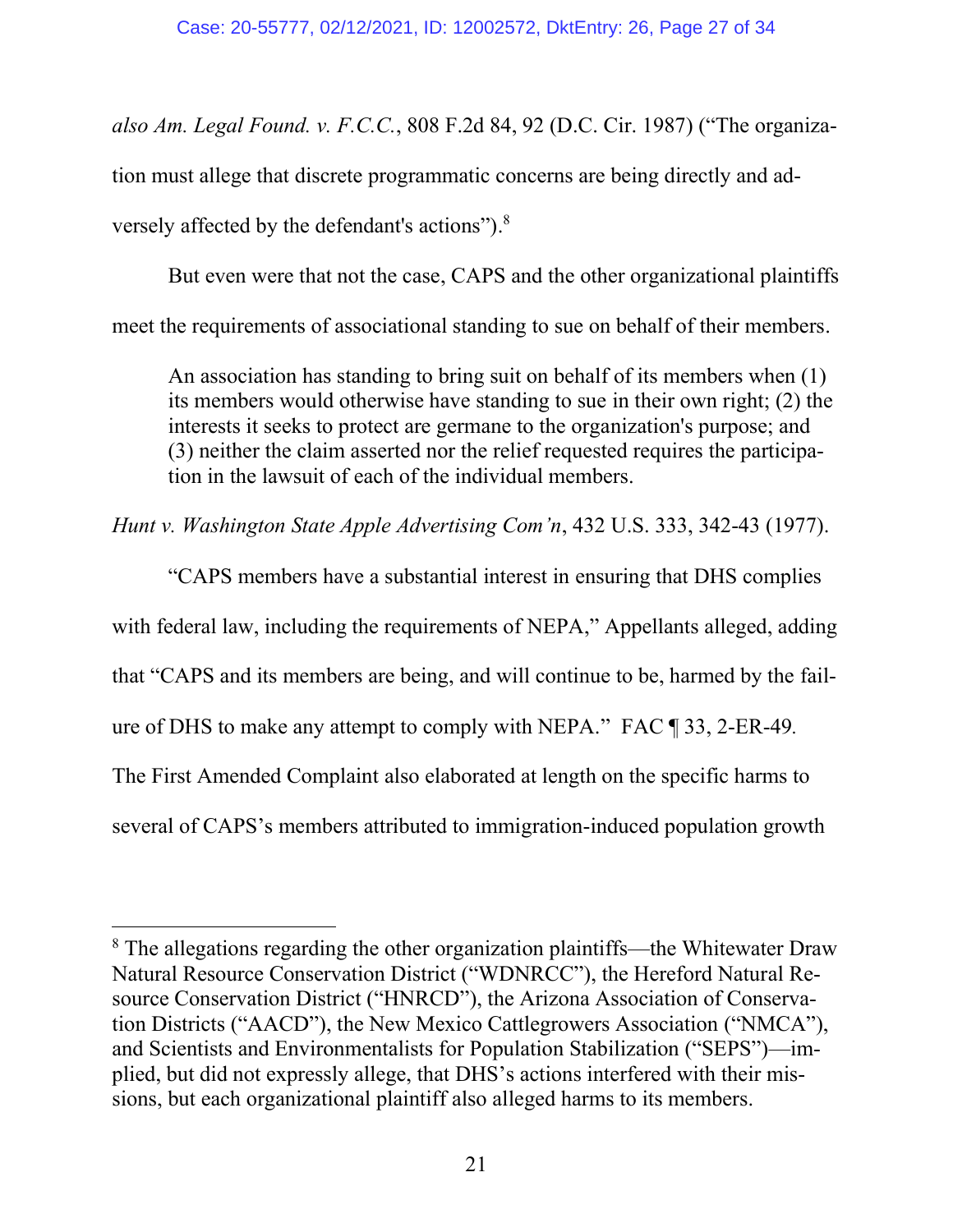that resulted, cumulatively, from DHS's immigration actions. *See, e.g.*, FAC ¶¶ 34-40, 42, 2-ER-49-60.

The same is true with respect to each of the other organizational plaintiffs. "The members of the WWDNRCD, HNRCD, and AACD have been victimized and damaged by DHS's failure to comply with NEPA because their members live along the Southwest border, which has been environmentally degraded as a result of DHS's discretionary actions relating to border enforcement and immigration law," Appellants alleged. FAC ¶ 29, 2-ER-44; *see also* FAC ¶¶ 30-32, 2-ER-44-47 (alleging specific harms to individual members); FAC ¶ 42, 2-ER-57-60 (alleging harms to SEPS President Dr. Stuart Hurlbert); FAC ¶ 44, 2-ER-61-62 (alleging harms to NMCA members).

Those allegations are clearly sufficient to establish the associational standing of CAPS and the other organization plaintiffs to assert claims on behalf of their members.

## <span id="page-27-0"></span>**C. DHS's new challenge to Appellants' standing on the DACA claim also fails.**

DHS has also challenged for the first time Appellants' standing to challenge the Government's failure to conduct an environmental assessment before implementing the DACA program. Appellants alleged that DACA "allow[s] foreign nationals who have illegally entered … to remain with federal approval. Programs such as [that] not only add more settled population at the time they are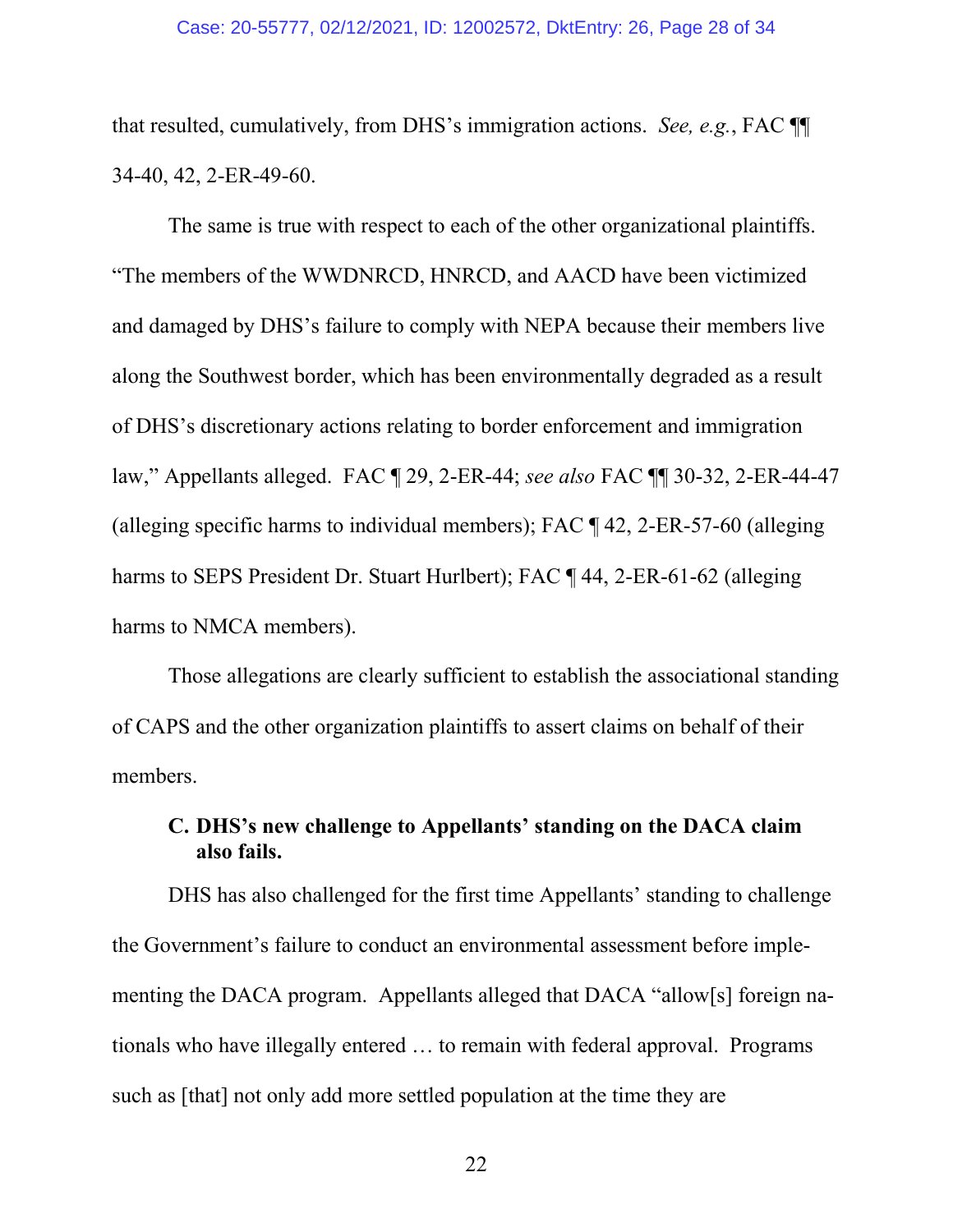implemented, but also have further environmental impacts by encouraging future unlawful entry." FAC ¶ 68, 2-ER-83. Elaborating, Appellants made the further allegation, supported by expert affidavit, that:

Encouraging illegal entry into and settlement in the country has significant environmental impacts both from further increased population growth and by creating incentives for large numbers of people to enter unlawfully at the border. In recent decades, such large numbers of illegal aliens have crossed the southern border illegally that the physical environment at the border has been substantially degraded. Ms. Vaughan also explains how programs that reward illegal entry into and settlement in the country lead to further mass unlawful entry, including Parole, TPS, Asylum, and DACA. See Ex. D: How Certain DHS Programs Affect Land on the Southwest Border, of Ex. 3 at 176- 180. This mass entry causes physical environmental impacts to the land on the border, as documented by affidavits by Fred Davis, Peggy Davis, Caren Cowan, John Ladd, and Ralph Pope. (Ex. 6, Ex. 7, Ex. 15, Ex. 16, and Ex. 18).

FAC ¶ 60, 2-ER-83-84. In other words, Appellants alleged that DACA led to increased population growth itself and also induced further illegal immigration, which caused environmental impacts on the border, causing harm to individual plaintiffs and to the members of plaintiff associations. Because those allegations must be taken as true at the summary judgment stage, they are more than sufficient to establish Appellants' standing to challenge the Government's failure to consider environmental consequences before implementing its DACA program. *DaimlerChrysler*, 547 U.S. at 342 n.3; *Matsushita*, 475 U.S. at 586-87.

DHS counters by citing to the D.C. Circuit's decision in *Arpaio v. Obama*, 797 F.3d 11 (D.C. Cir. 2015). In that case, the Sheriff of Maricopa County,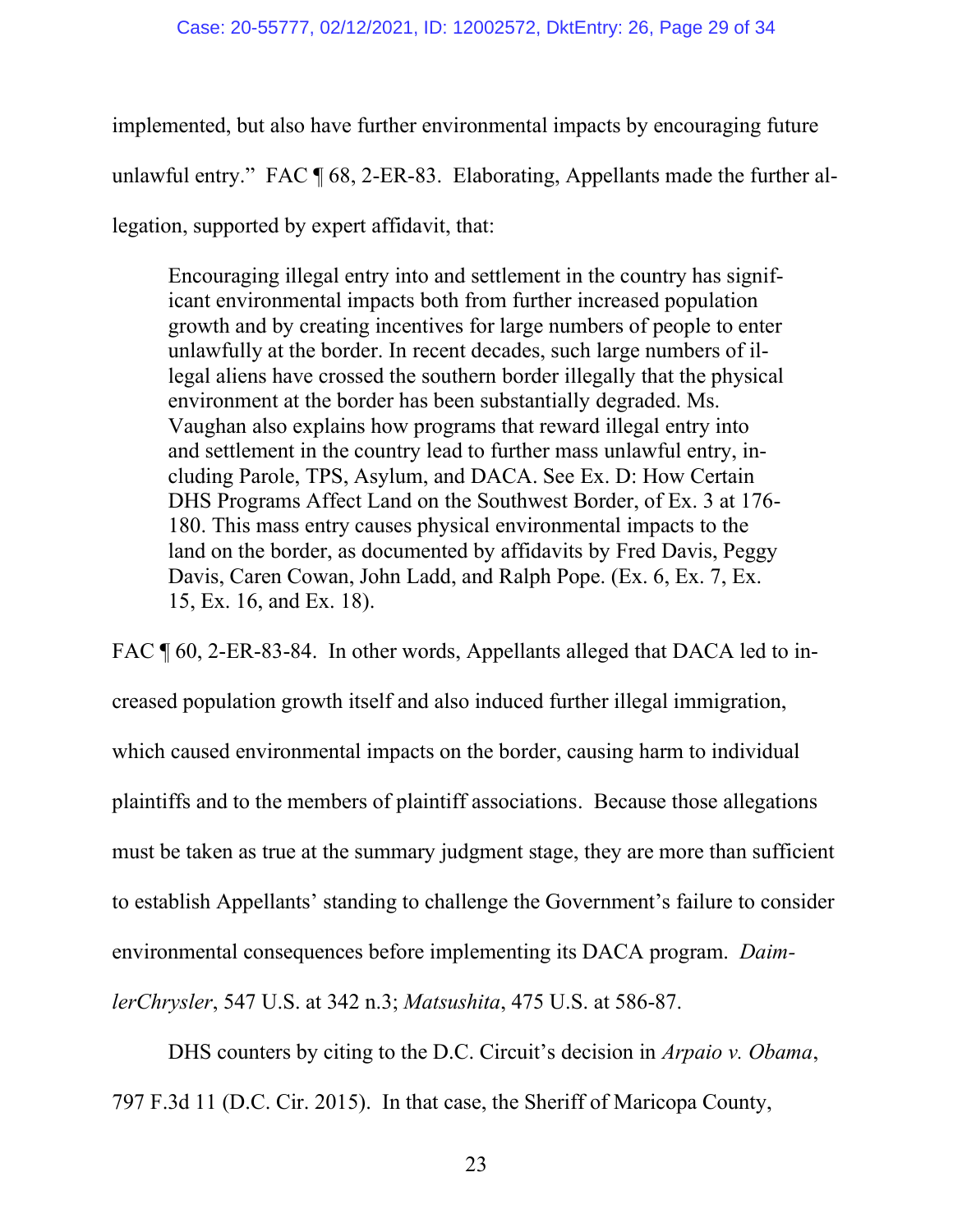Arizona had alleged that DACA would be a "magnet" for further illegal immigration, which would in turn increase crimes and hence costs to the Maricopa County Sheriff's office. The Court found that causal chain both too speculative and too "attenuated." *Id.* at 20. Appellants here, in contrast, have alleged a direct connection between their harms and increased illegal immigration that is a "predictable effect" of the government's action. *Dep't of Commerce v. New York*, 139 S. Ct. 2551, 2566 (2019). And they have supported that allegation not with speculation, as was the case in *Arpaio*, but with an expert affidavit. Moreover, *Arpaio* did not involve any claim that DHS had failed to conduct environmental assessments required by NEPA. *Arpaio*, therefore, does not foreclose Appellants' standing to challenge DHS's failure to conduct NEPA-mandated environmental assessments before it implemented the DACA program.

### <span id="page-29-0"></span>**D. DHS's argument that Appellants lack standing to challenge the programmatic EA/FONSI misconstrues Appellants' claim.**

DHS's contention that Appellants do not have standing to challenge the adequacy of the environmental assessments related to the massive 2014 influx of illegal immigrants across the southern border is based on the same denial that the government's lax enforcement policies in any way contributed to the massive influx as was the case with the DACA program, discussed above. Instead of confronting Appellants' claims on their own terms, DHS merely contends that its decision to construct a detention facility did not itself cause the environmental harm from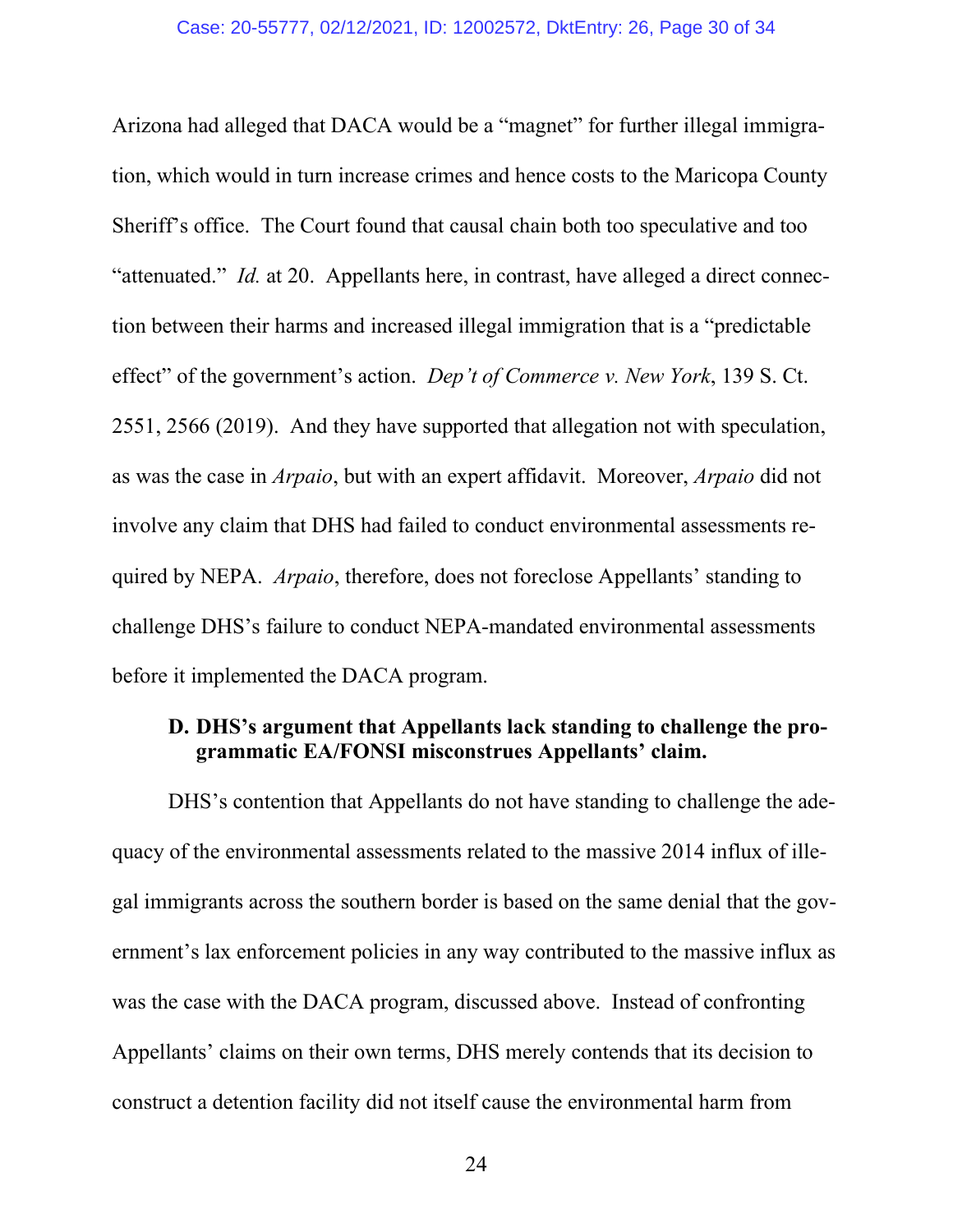#### Case: 20-55777, 02/12/2021, ID: 12002572, DktEntry: 26, Page 31 of 34

which Appellants have suffered and are suffering. With that straw man argument, Appellants do not disagree. But the fact remains that, as alleged by Appellants, lax enforcement policy decisions by DHS itself "significantly affect[ed] the number of people attempting to cross the border illegally," that DHS policies were "a factor" in the influx of illegal immigration, that those who were enticed thereby to cross the border illegally came with the "intent to settle" and that many "have indeed settled in the United States, thereby contributing to population growth and its accompanying environmental harms. FAC ¶¶ 78, 89, 90 and Ex. 3 p. 177, 2-ER-90, 96, 260.

The logical flaw in DHS's argument is perhaps best exemplified by the following hypothetical. Suppose the Corps of Engineers opened the floodgates of Hoover Dam, and then once the predictable flood waters began wreaking environmental havoc on the lands below the dam, the Corps decided to build a new storage basin to capture some of the flood waters, conducting an environmental assessment only for the construction project itself without considering at all the ongoing effects of its earlier decision to open the floodgates. Such an environmental assessment would be wholly inadequate to fulfill NEPA's mandates. So, too, is DHS's failure to consider *at all* the environmental consequences of its "open-the-floodgates" immigration policy decisions. It is the adequacy of the environmental assessments that were conducted with respect to the induced influx itself, not any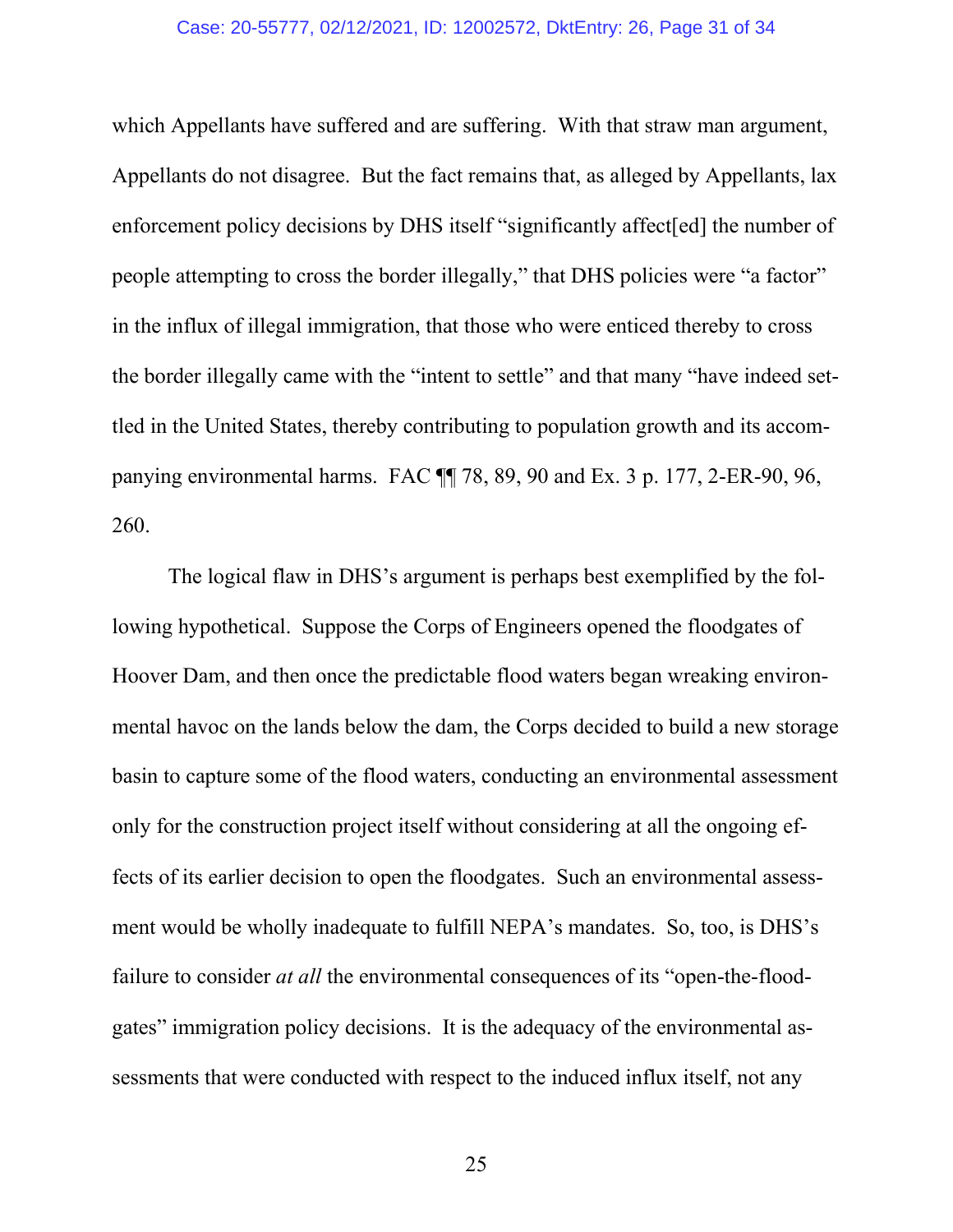claim of harm from the "immediate ground-disturbing activity" of construction,

*California Wilderness*, 631 F.3d at 1098, that Appellants have challenged. And for that, the extensive harms alleged by the border plaintiffs in the First Amended Complaint are more than sufficient to confer standing.

### **CONCLUSION**

<span id="page-31-0"></span>The district court's dismissal of Counts I and II, and its grant of summary judgment for DHS on Counts III-V, should be reversed.

DATED: February 12, 2021. Respectfully submitted,

JOHN C. EASTMAN Center for Constitutional Jurisprudence

> s/ John C. Eastman JOHN C. EASTMAN

Counsel for Plaintiffs-Appellants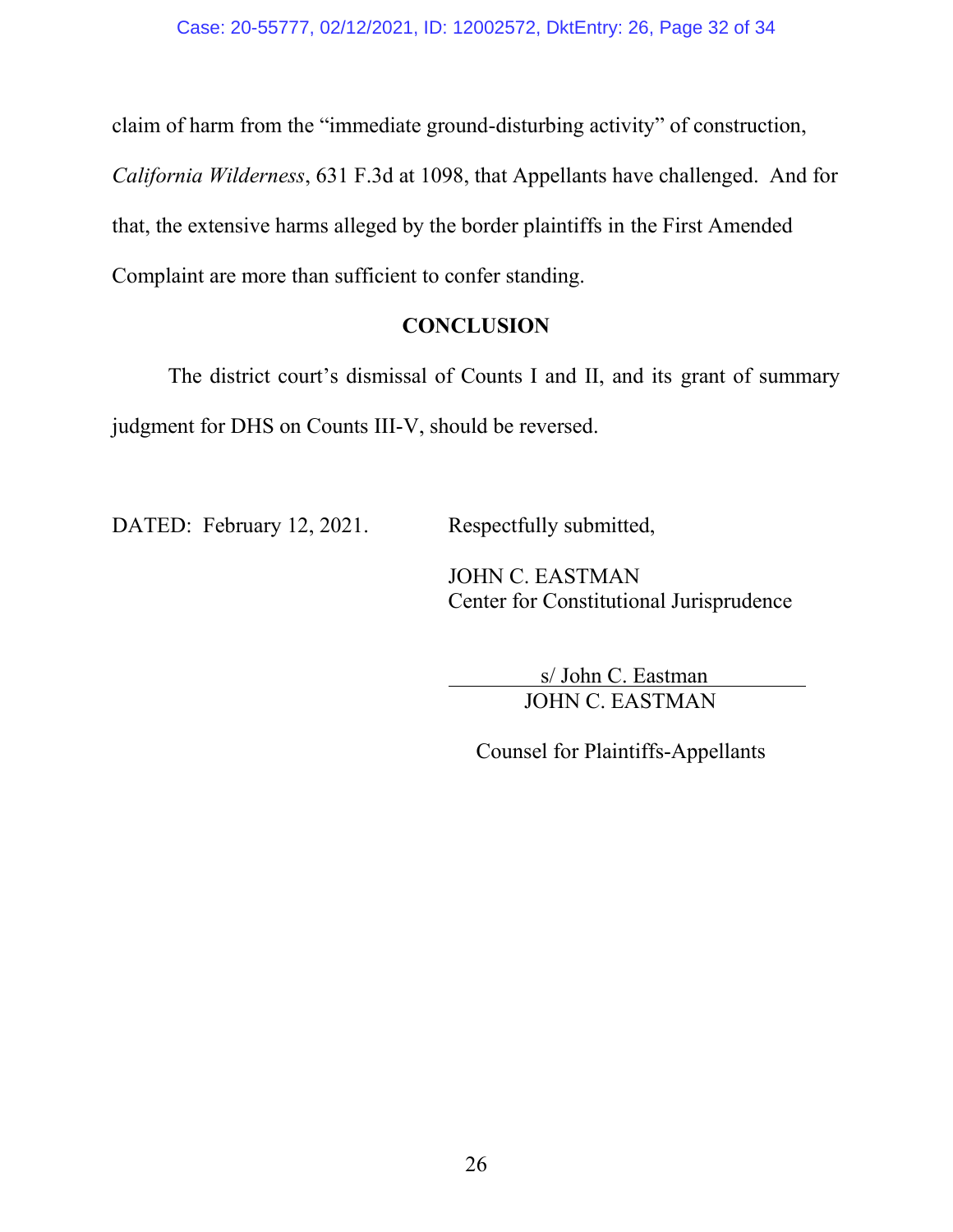## **UNITED STATES COURT OF APPEALS FOR THE NINTH CIRCUIT**

## **Form 8. Certificate of Compliance for Briefs**

<span id="page-32-0"></span>*Instructions for this form: [http://www.ca9.uscourts.gov/forms/form08instruc](http://www.ca9.uscourts.gov/forms/form08instructions.pdf)[tions.pdf](http://www.ca9.uscourts.gov/forms/form08instructions.pdf)*

**9th Cir. Case Number(s)** 20-55093

I am the attorney or self-represented party.

This brief contains 6,328 words, excluding the items exempted by Fed.

R. App. P. 32(f). The brief's type size and typeface comply with Fed. R. App. P.

 $32(a)(5)$  and  $(6)$ .

I certify that this brief *(select only one)*:

[X] complies with the word limit of Cir. R. 32-1.

[ ] is a **cross-appeal** brief and complies with the word limit of Cir. R. 28.1-1.

- [ ] is an **amicus** brief and complies with the word limit of Fed. R. App. P. 29(a)(5), Cir. R. 29-2(c)(2), or Cir. R. 29-2(c)(3).
- [ ] is for a **death penalty** case and complies with the word limit of Cir. R. 32-4.
- [ ] complies with the longer length limit permitted by Cir. R. 32-2(b) because *(select only one)*:

[] it is a joint brief submitted by separately represented parties;

- [ ] a party or parties are filing a single brief in response to multiple briefs; or
- [ ] a party or parties are filing a single brief in response to a longer joint brief.
- $\lceil$  | complies with the length limit designated by court order dated
- $\lceil$  1 is accompanied by a motion to file a longer brief pursuant to Cir. R. 32-2(a).

**Signature** s/John C. Eastman **Date** February 12, 2021 *(use "*s/[typed name]*" to sign electronically-filed documents)*